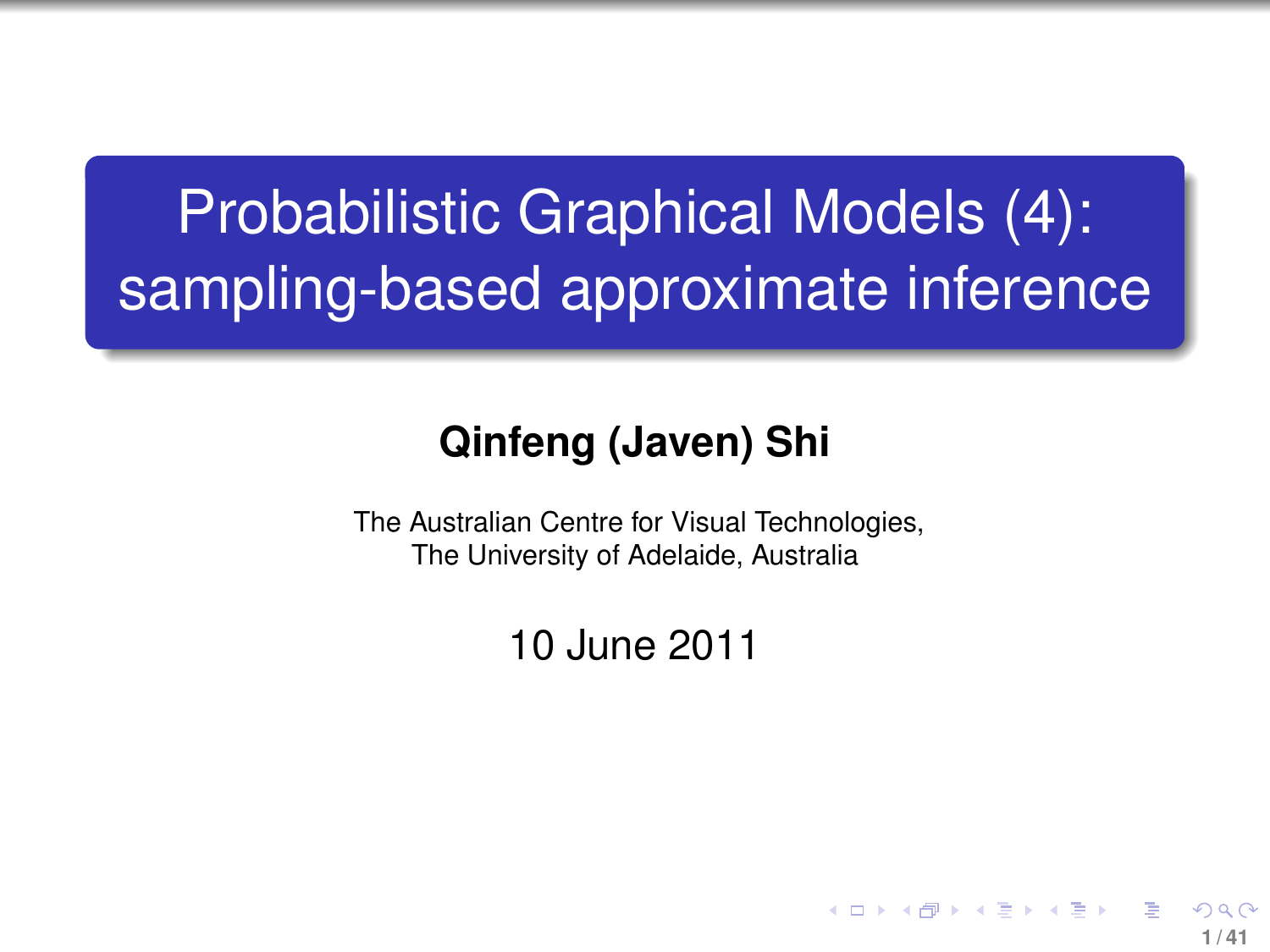Probabilistic Graphical Models:

- **<sup>1</sup>** Representation
- **<sup>2</sup>** Inference
- **<sup>3</sup>** Learning
- **<sup>4</sup>** Sampling-based approximate inference (Today)

**2 / 41**

K ロ > K @ > K 평 > K 평 > 시 평

- **<sup>5</sup>** Temporal models
- **<sup>6</sup>** · · ·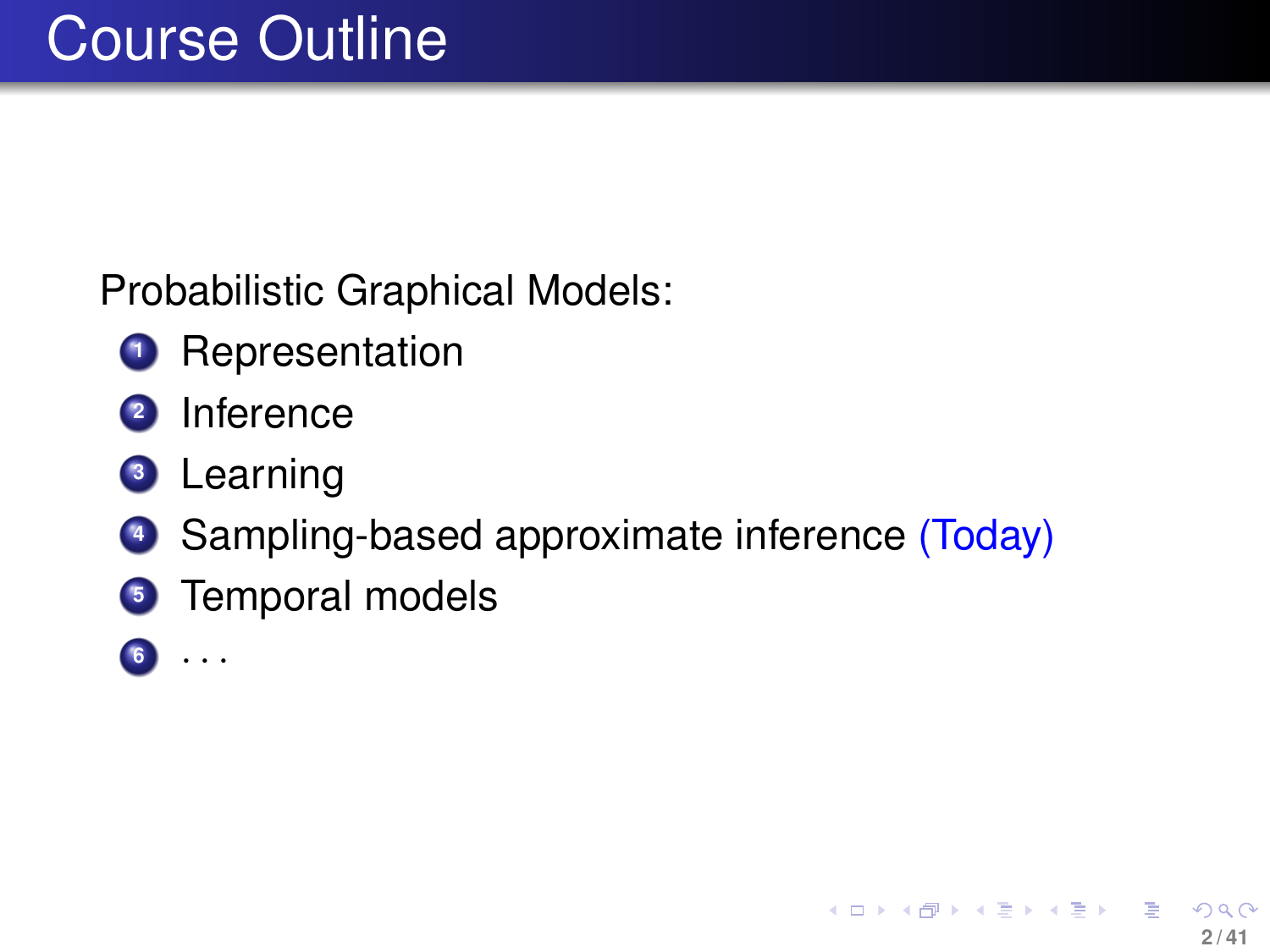- Understanding samples
- Sampling techniques overview
- **Sampling techniques in PGM inference**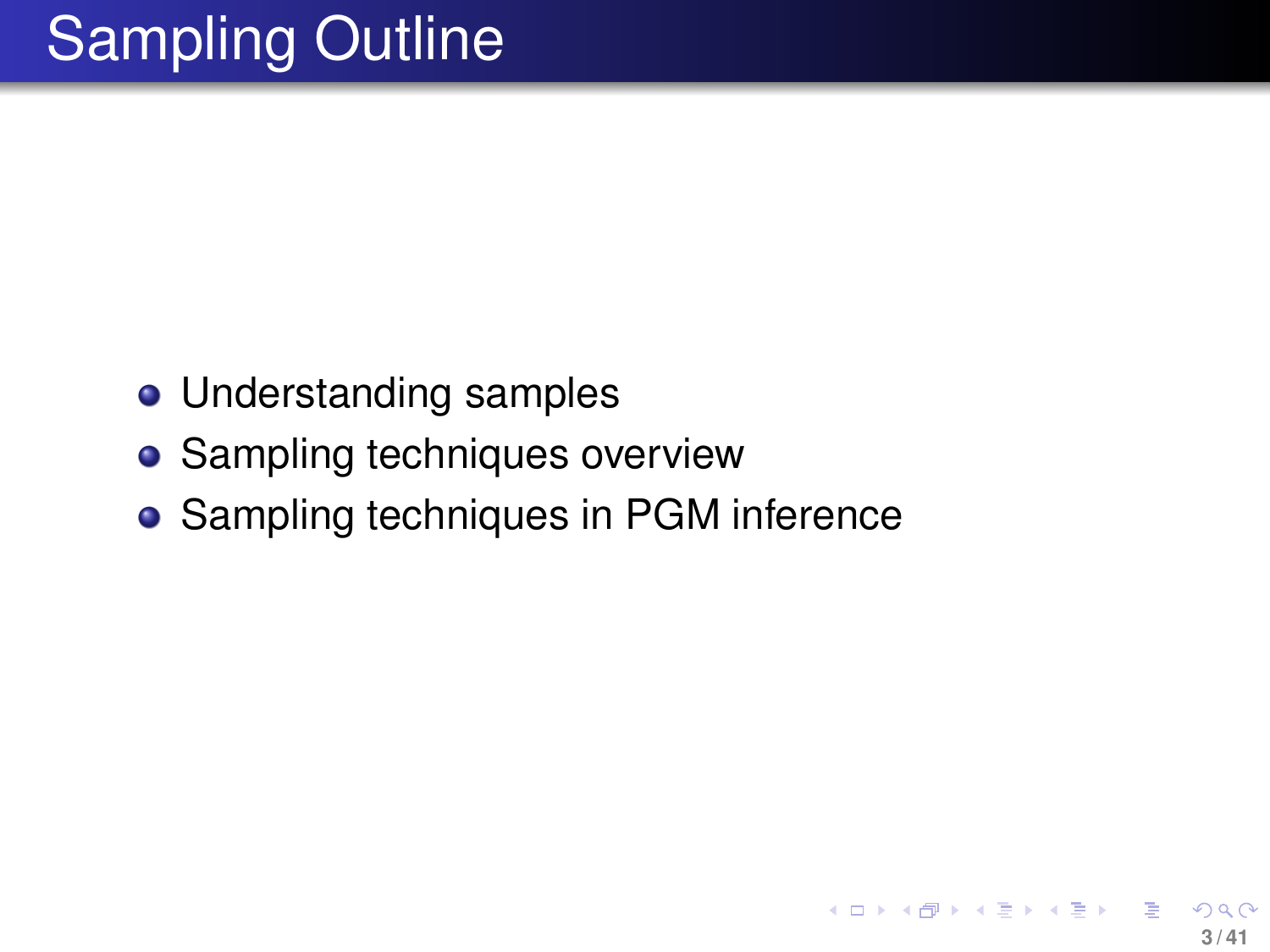#### Understanding samples

In fact, there is no way to check 'a sample' is from a distribution or not — two totally different distributions can generate the same sample. For example, *uniform*[0, 1] and gaussian *N*(0, 1) can both generate a sample with value 0. Looking at a sample with value  $= 0$  alone, how do you know its distribution for sure? What we really check (and know for sure) is the way that the samples were generated. When we say a procedure generates a sample from a distribution *P*, what we really mean is that keeping sampling this way (by the procedure), the normalised histogram *H <sup>n</sup>* with *n* samples is going to converge to the distribution *P*. That is  $H^n \to P$  as  $n \to \infty$ . If we don't know the way that the samples were generated, we never know what's the distribution for sure — we can only guess (e.g. using statistical tests) based on a number of available samples. K ロ ト K 御 ト K 澄 ト K 澄 ト 一磨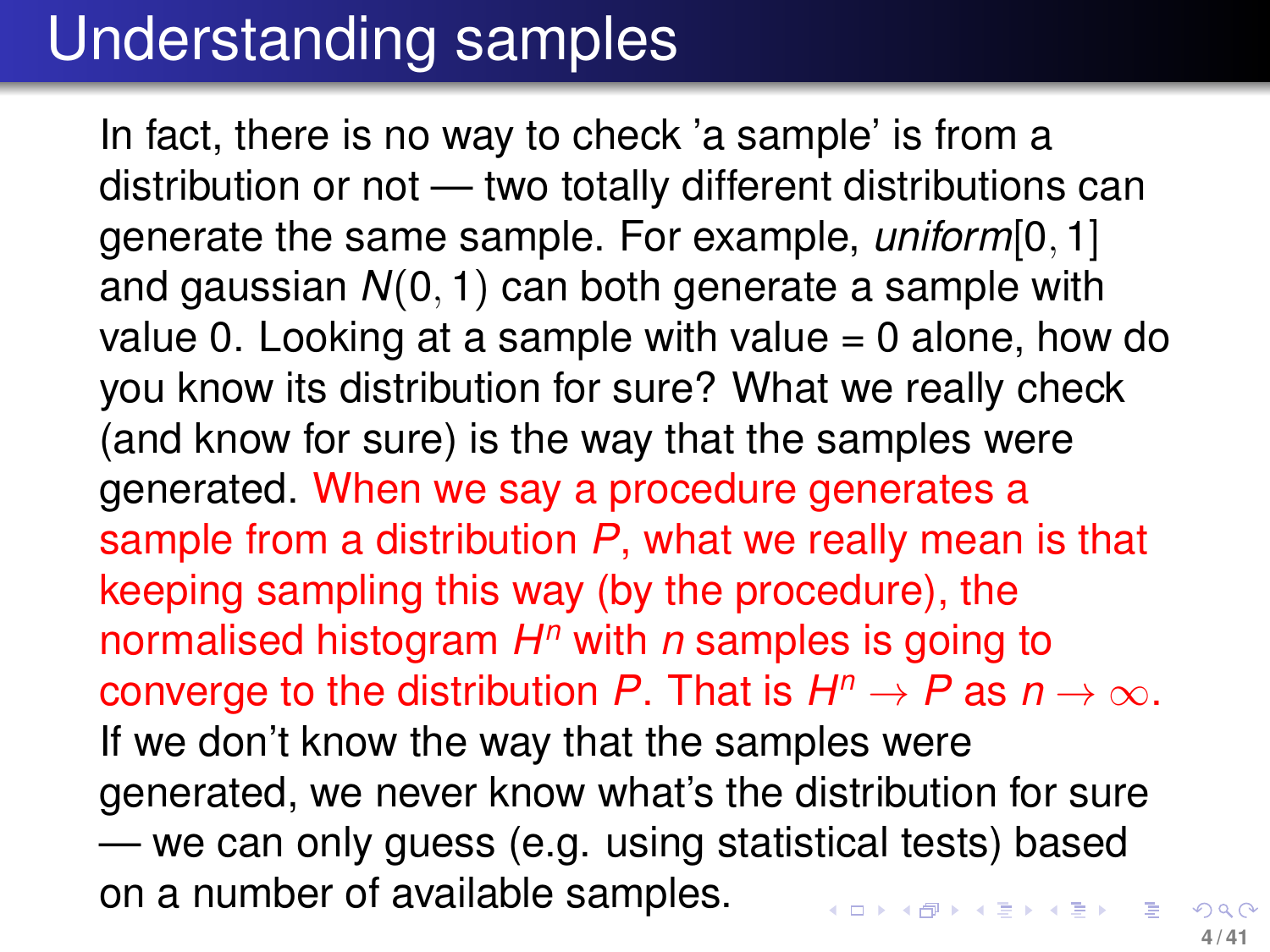## Sampling techniques overview

- **Monte Carlo**
- **o** Importance sampling
- Acceptance-rejection sampling
- Markov chain Monte Carlo (MCMC)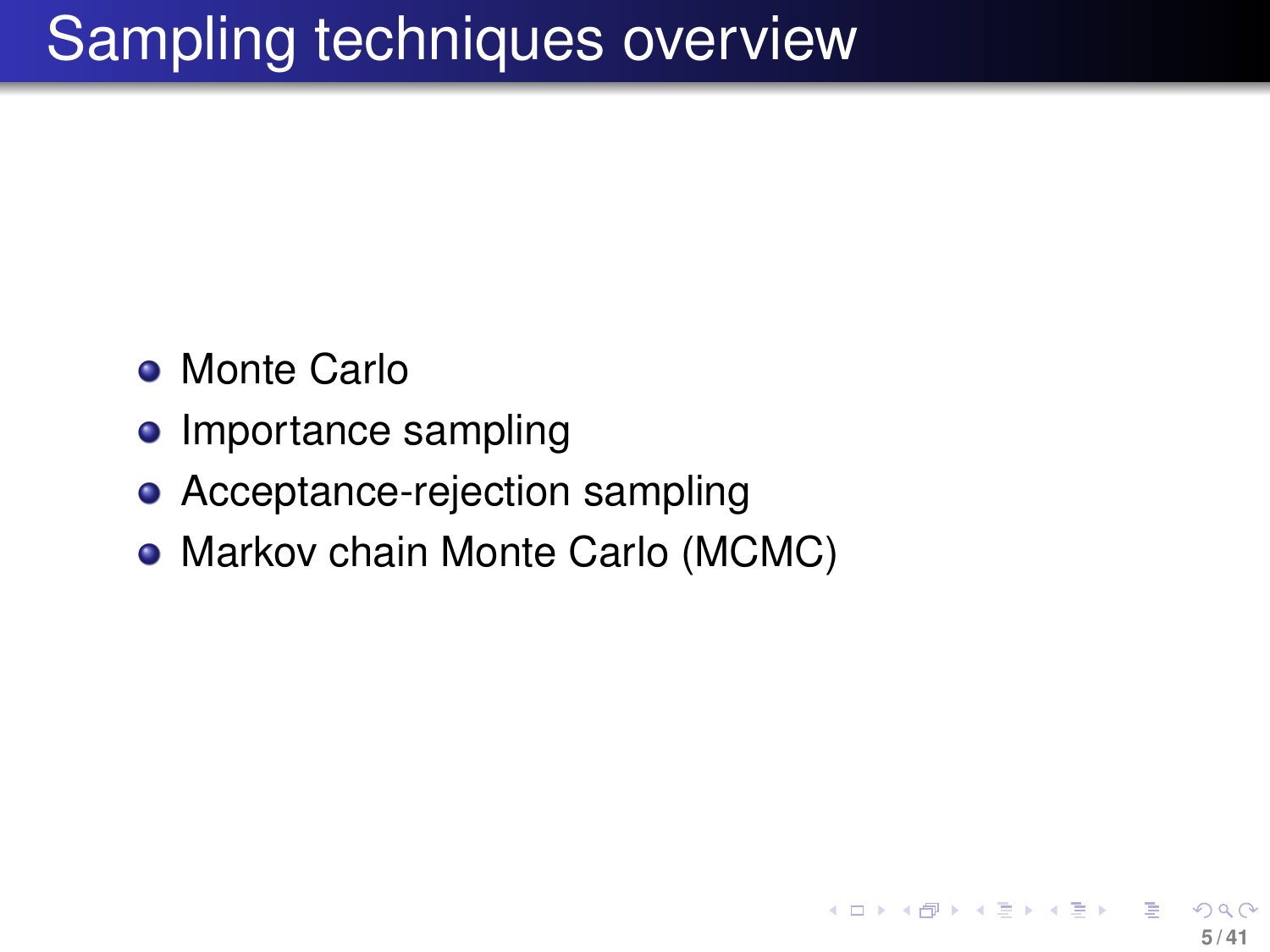Monte Carlo methods are a class of computational algorithms that rely on repeated random sampling to compute their results.

#### **repeat**

draw sample(s) compute result according to the samples **until** sampled enough ( or the result is stable)

**6 / 41**

イロト イ部 トイ君 トイ君 トー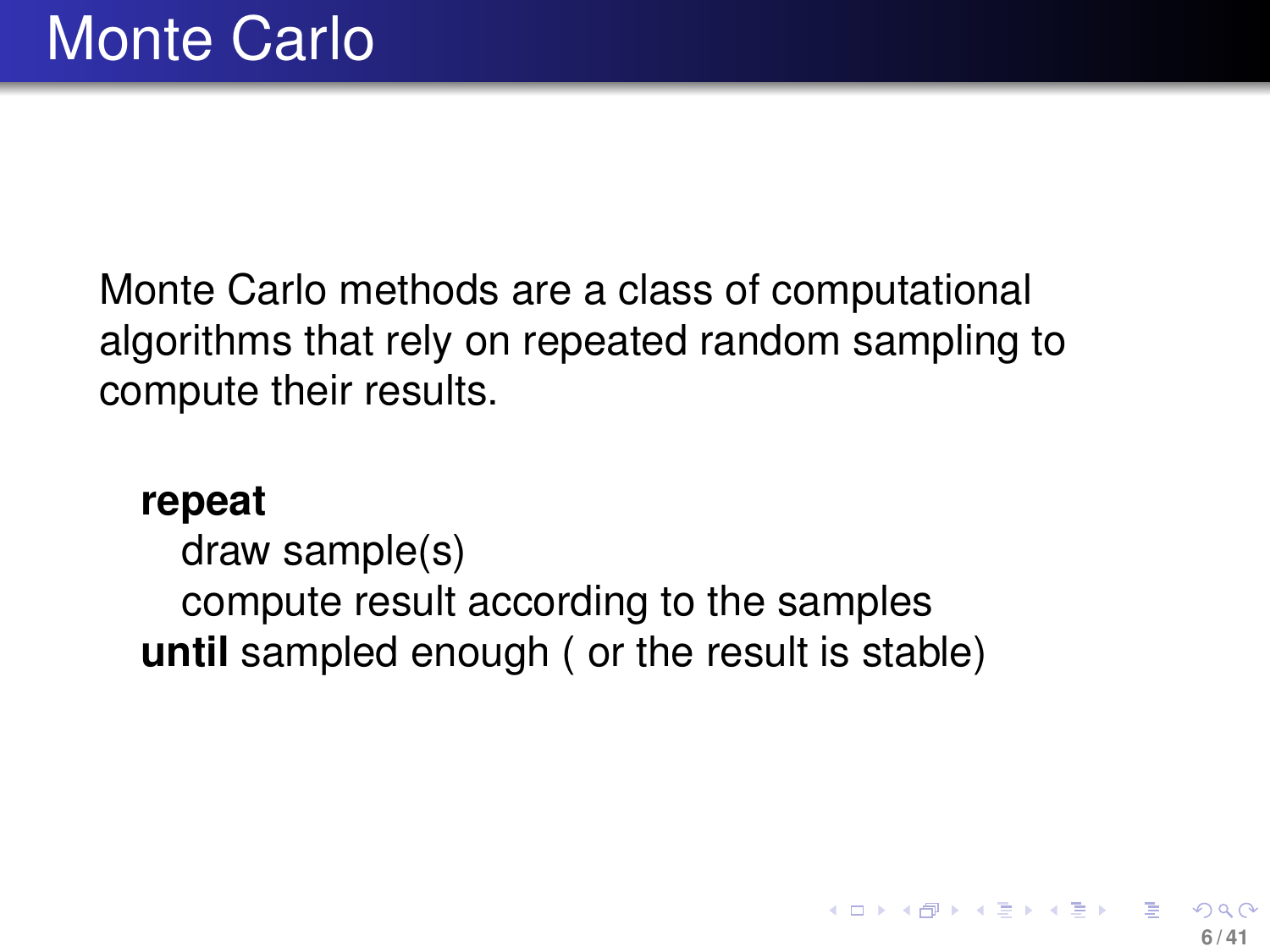To estimate  $\pi$  ( area of a circle with radius  $r$  is  $\mathcal{S}_c = \pi r^2$ ). Idea:

- draw a circle ( $r = 1$ ) and a rectangle ( $2r \times 2r$ ) enclosing the circle. We know the area of the rectangle is  $\mathcal{S}_{rec} = (2r)^2.$  If we can estimate the area of the circle, then we can estimate  $\pi$  by  $\pi = \mathcal{S}_{c}/\mathit{r}^{2}.$
- Draw a sample point from the rectangle area uniformly. The chance of it being within the circle is *Sc*/*Srec*. So if we throw enough points, we have  $N_{within}/N_{total} \approx S_c/S_{rec}$ . Thus  $S_c \approx S_{rec}N_{within}/N_{total}$

<span id="page-6-0"></span>See a matlab demo.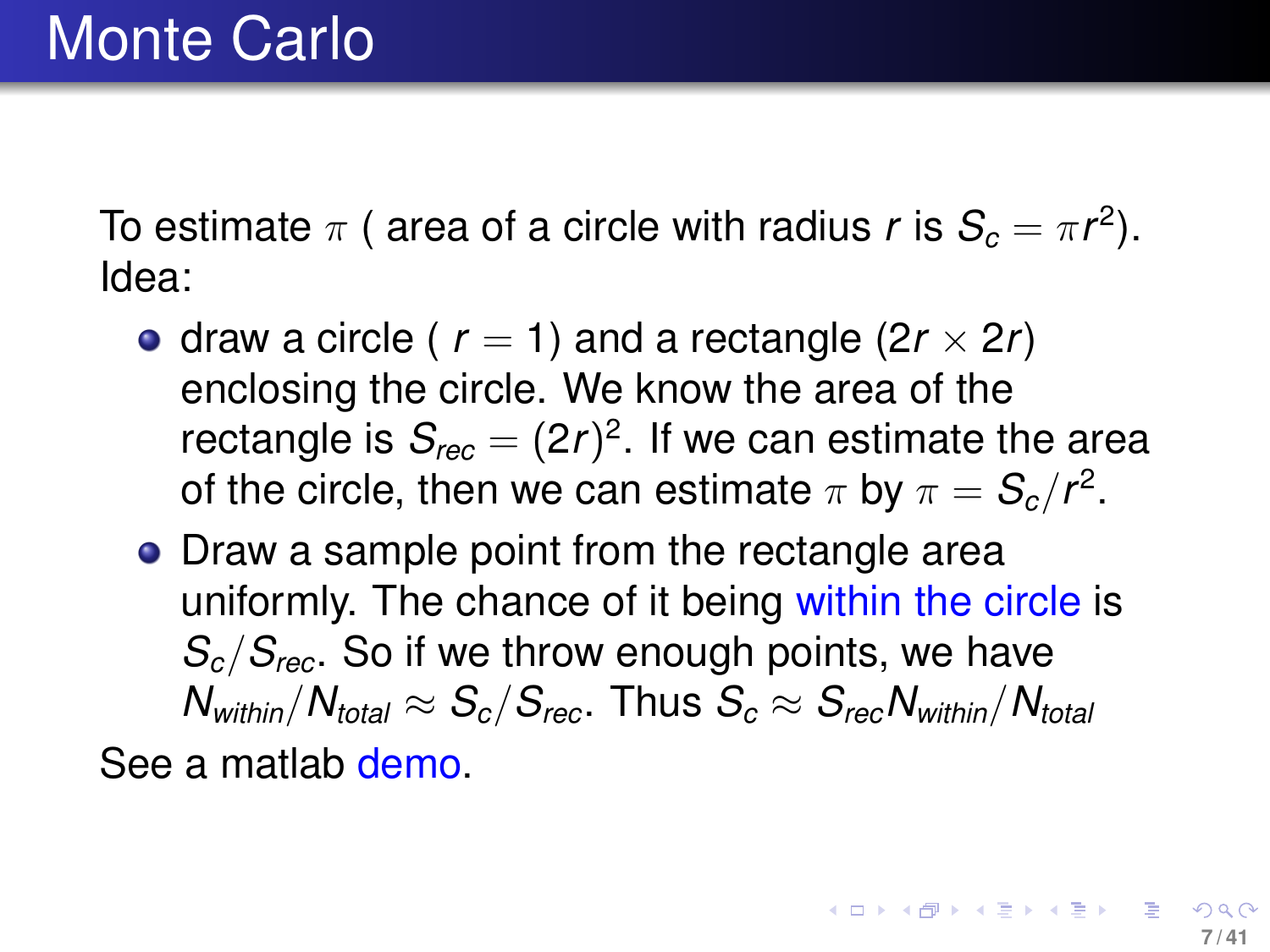## Monte Carlo



**8 / 41**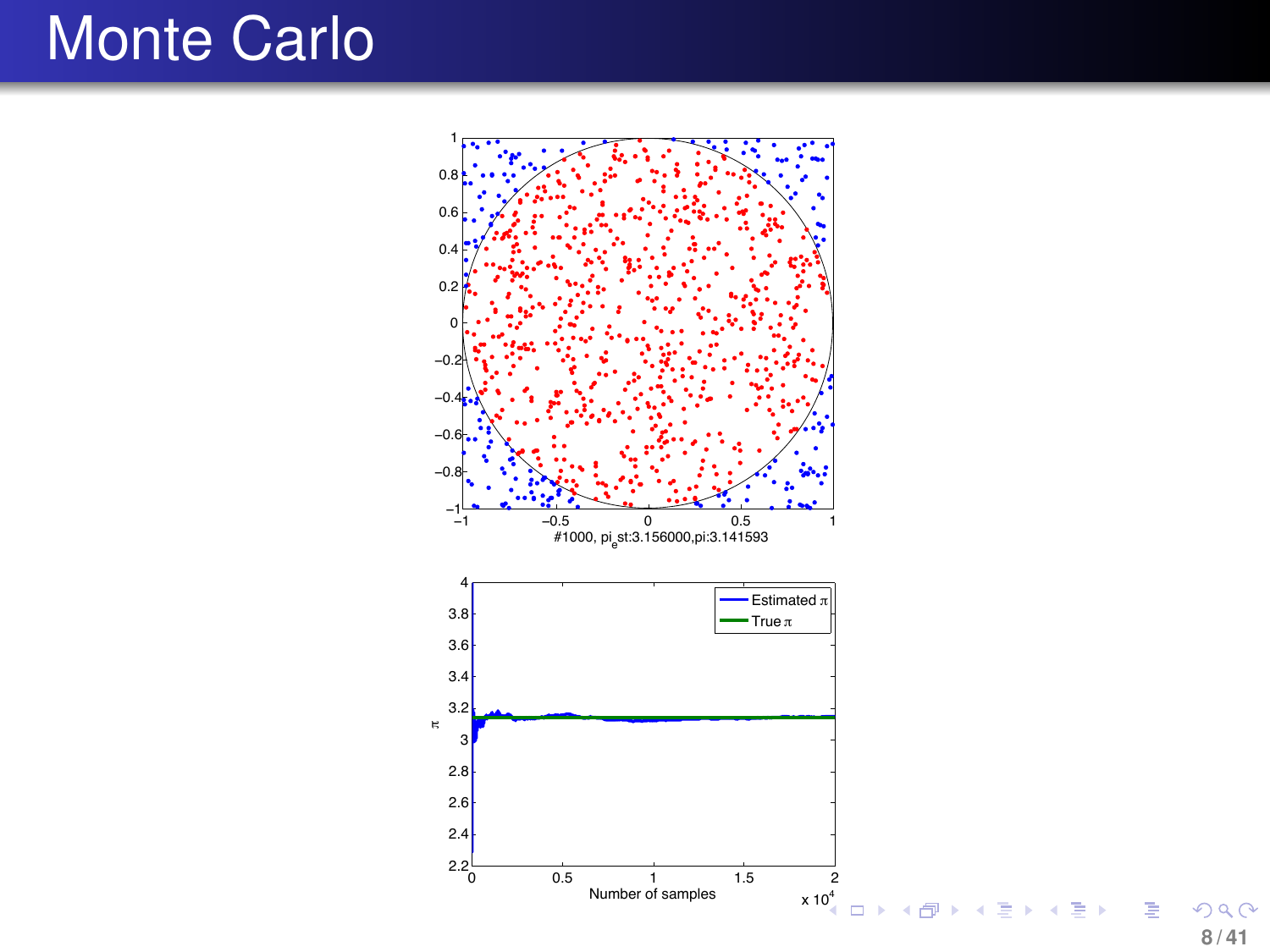To estimate an expectation: Generate samples  $x_i \sim q(X)$ ,  $i = 1, \ldots, N$ .

$$
\mathbb{E}_{X \sim q(X)}[f(X)] \approx \mathbb{\hat{E}}_{X \sim q(X)}[f(X)]
$$
  
= 
$$
\frac{1}{N} \sum_{i=1}^{N} f(x_i),
$$

**9 / 41**

メロトメ 御 トメ 君 トメ 君 トー 君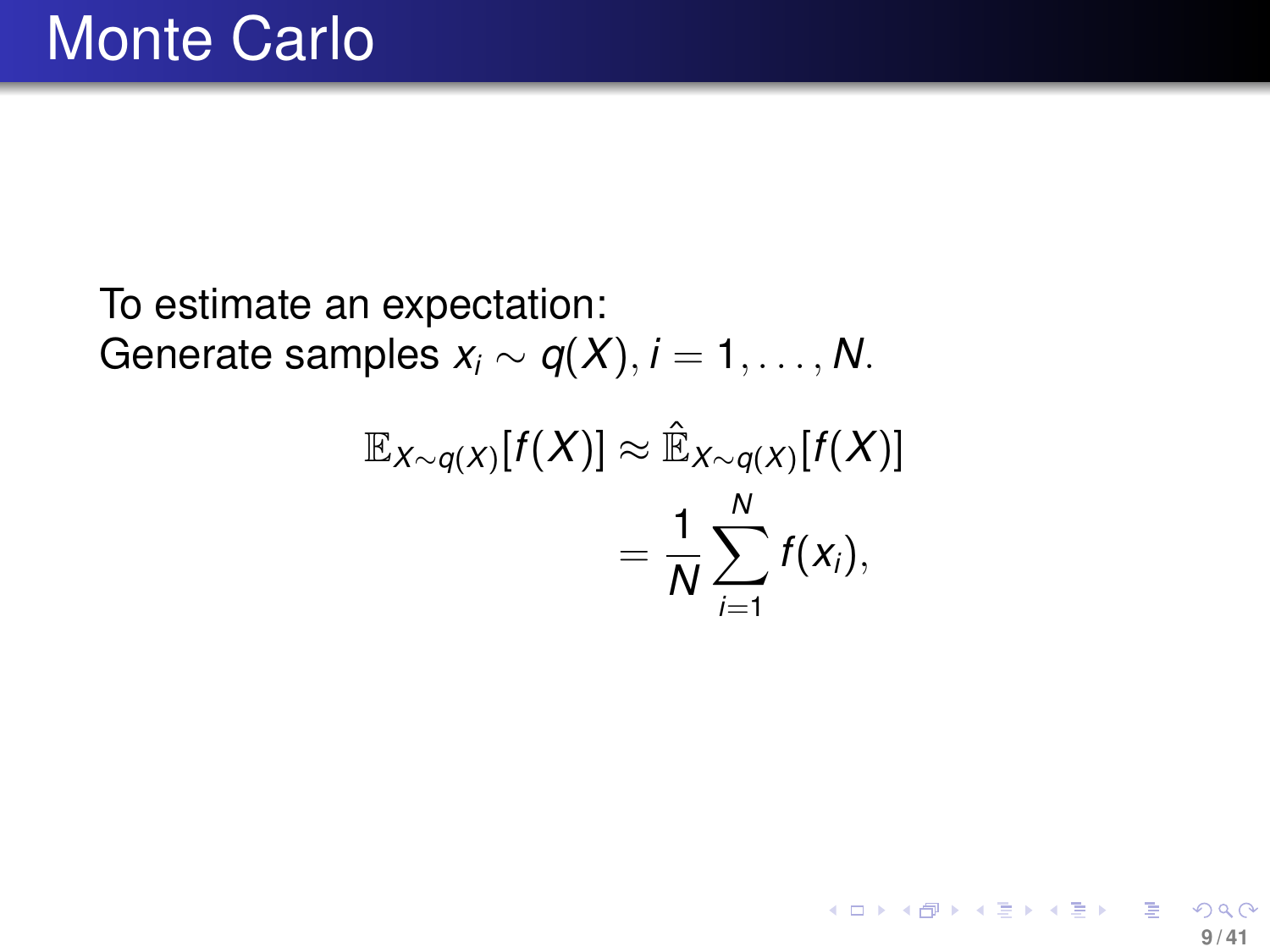#### Importance sampling

To compute E*X*∼*p*(*X*) [*f*(*X*)]. Assume  $p(x)$  (target distribution) is hard to sample from directly, and  $q(x)$  (proposal distribution) is easy to sample from and  $q(x) > 0$  when  $p(x) > 0$ .

$$
\mathbb{E}_{X \sim p(X)}[f(X)] = \int_{X} p(x)f(x)dx
$$
  
= 
$$
\int_{X} q(x) \frac{p(x)}{q(x)} f(x)dx
$$
  
= 
$$
\mathbb{E}_{X \sim q(X)}[\frac{p(X)}{q(X)}f(X)].
$$

$$
\hat{\mathbb{E}}_{X \sim p(X)}[f(X)] = \hat{\mathbb{E}}_{X \sim q(X)}[\frac{p(X)}{q(X)}f(X)],
$$
\nwhere 
$$
\hat{\mathbb{E}}_{X \sim q(X)}[f(X)] = \frac{1}{N} \sum_{i=1}^{N} f(x_i), x_i \sim q(X), i = 1, \ldots, N.
$$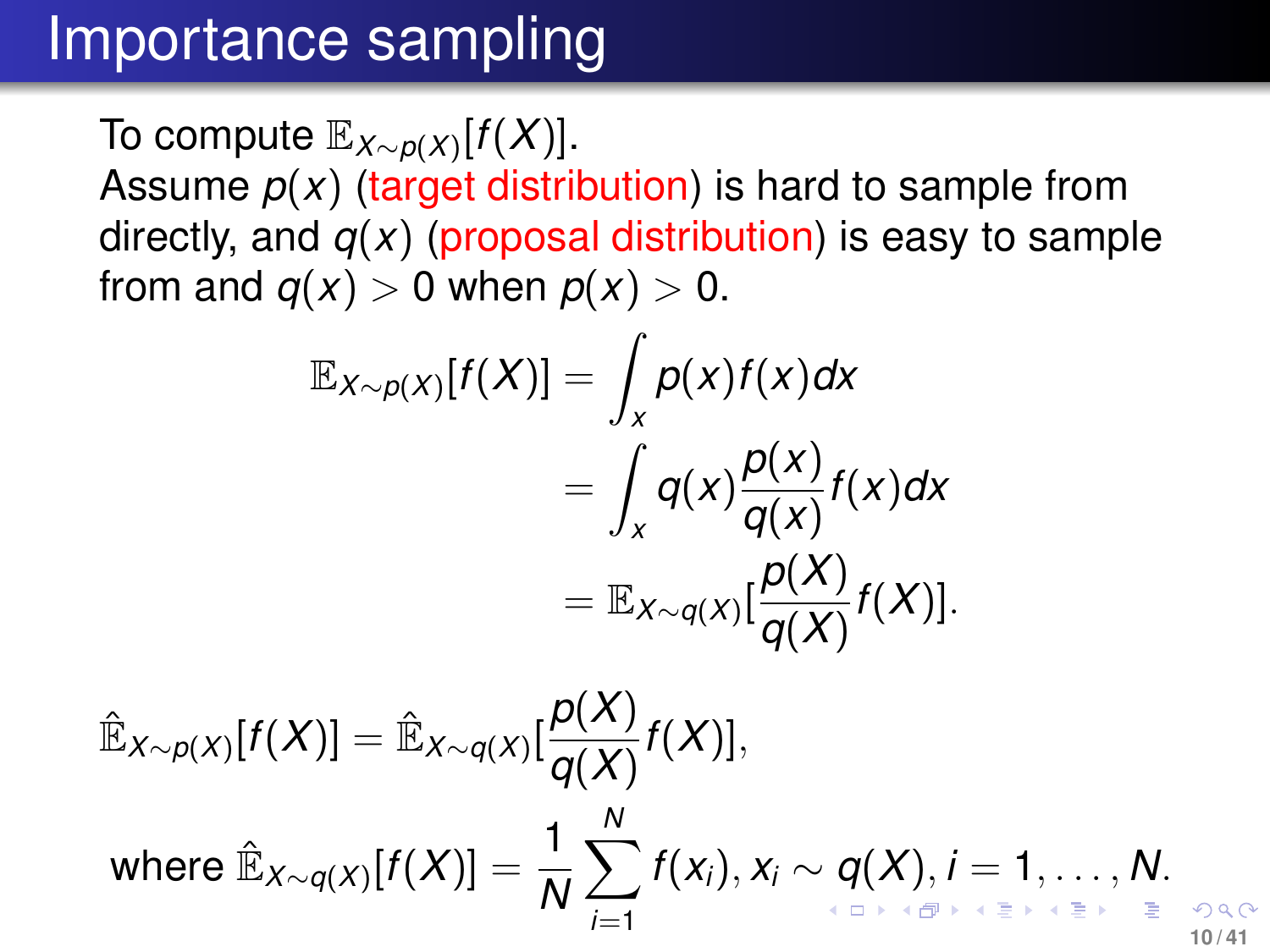## Acceptance-rejection sampling

```
Target: to sample X from p(x).
Given: q(x) easy to sample from.
Find a constant M such that M \cdot q(x) \geq p(x), \forall x.
repeat
```

```
step 1: sample Y ∼ q(y)
step 2: sample U ∼ Uniform[0, 1]
if U \leq \frac{\rho(y)}{M \cdot \alpha(y)}\frac{P(Y)}{M \cdot q(y)} then
   then X = Y:
```
#### **else**

reject and go to step 1. **end if until** sampled enough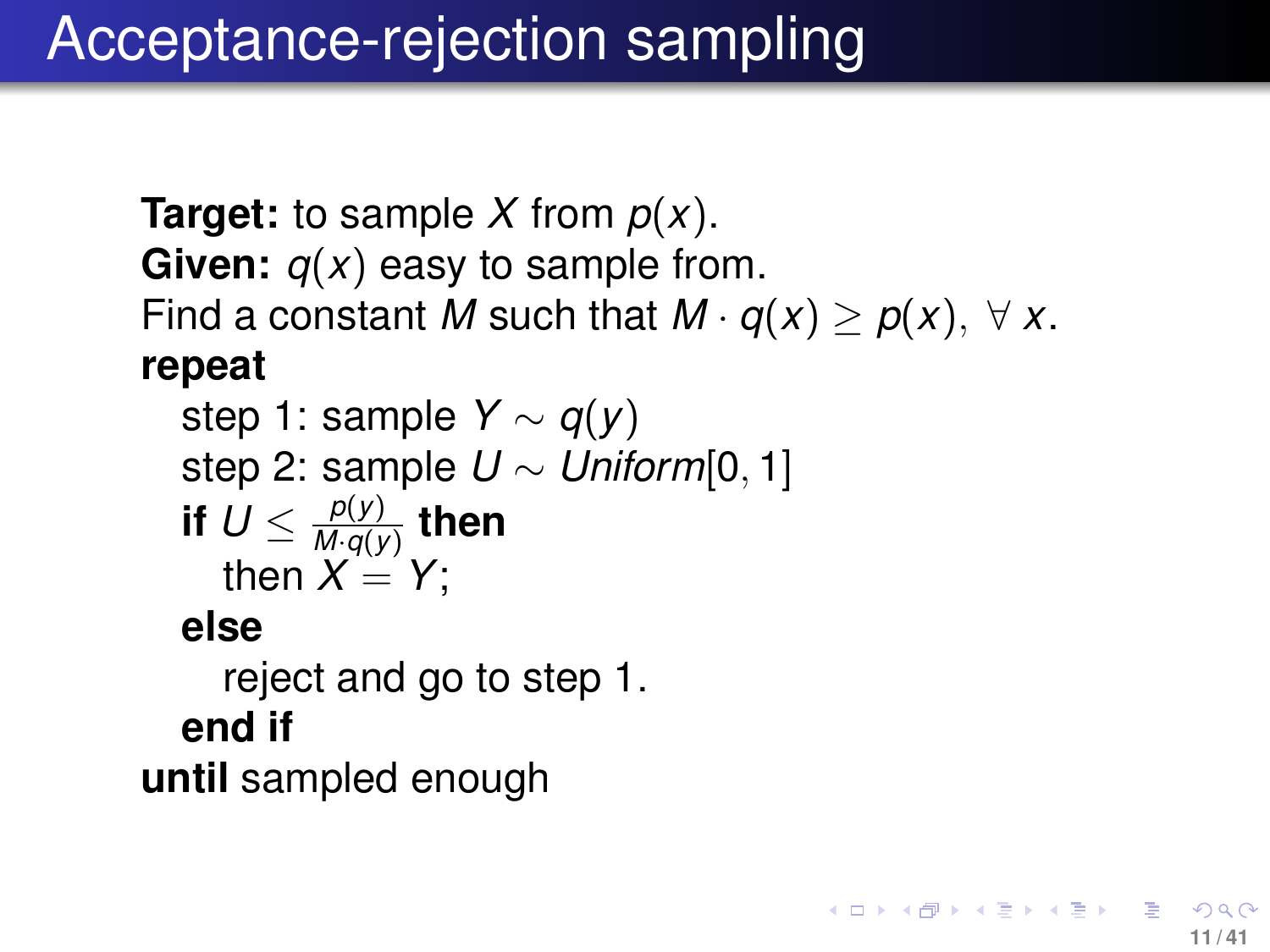### Acceptance-rejection sampling

Proof:

$$
Pr(\text{accept}|X = x) = \frac{p(x)}{M \cdot q(x)} \text{ and } Pr(X = x) = q(x)
$$
  
∴ Pr(\text{accept}) =  $\int_{x} Pr(\text{accept}|X = x) \cdot Pr(X = x) dx$   
=  $\int_{x} \frac{p(x)}{M \cdot q(x)} \cdot q(x) dx = \frac{1}{M}$  (thus don't want *M* big)  
∴ Pr(X|accept) =  $\frac{Pr(\text{accept}|X) \cdot P(X)}{Pr(\text{accept})}$   
=  $\frac{\frac{p(x)}{M \cdot q(x)} \cdot q(x)}{\frac{1}{M}} = p(x).$ 

イロトメ 御 トメ 君 トメ 君 トー 君 つへへ **12 / 41**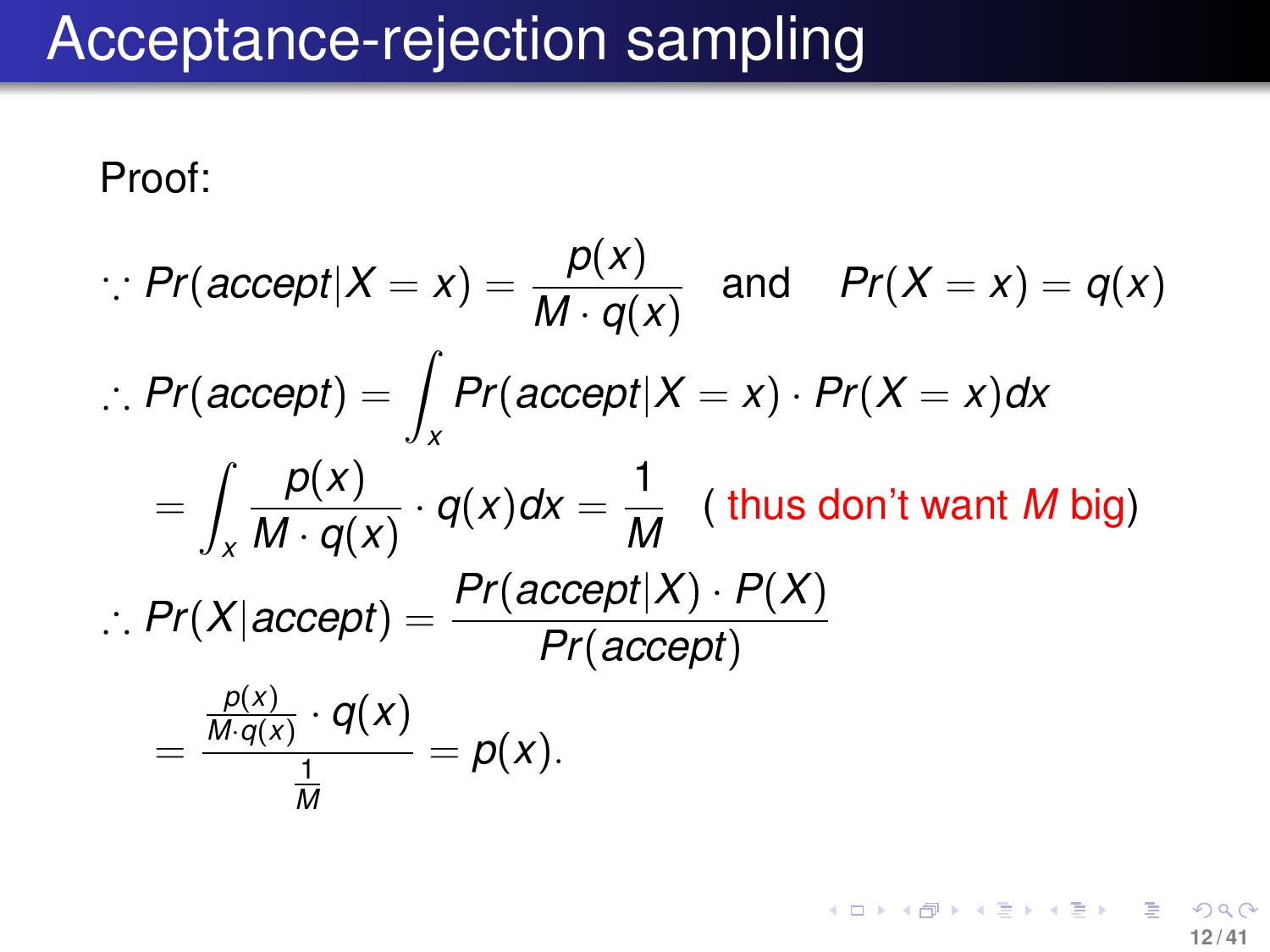## Understanding AR sampling (1)

I guess the most confusing part, is why *M* comes in. So let's look at the case without M first.

Denote the histogram formed by *n* samples from *q*(*x*) as *H*<sup>*n*</sup></sup>, the histogram formed by n samples from  $p(x)$  as  $H_p^n$ , the histogram formed by *n* accepted samples from AR sampling procedure as *H n* .

For a sample  $x \sim q(x)$ , if  $p(x) < q(x)$ , it suggests if you accept all the *x* and keep sampling this way, the histogram you will get is  $H^\mathsf{n}_q.$  But what you really want to get, is a way that the resulting histogram  $H$  becomes  $H_p^n$ . Rejecting some portion of *x* can make the histogram *H* has the same shape as  $H_p$  at point *x*. In other words, the histogram *H* has more counts at point *x* than  $H_p$ , so we remove some counts to make  $H(x) = H_p(x)$ . (Take a moment to think this through).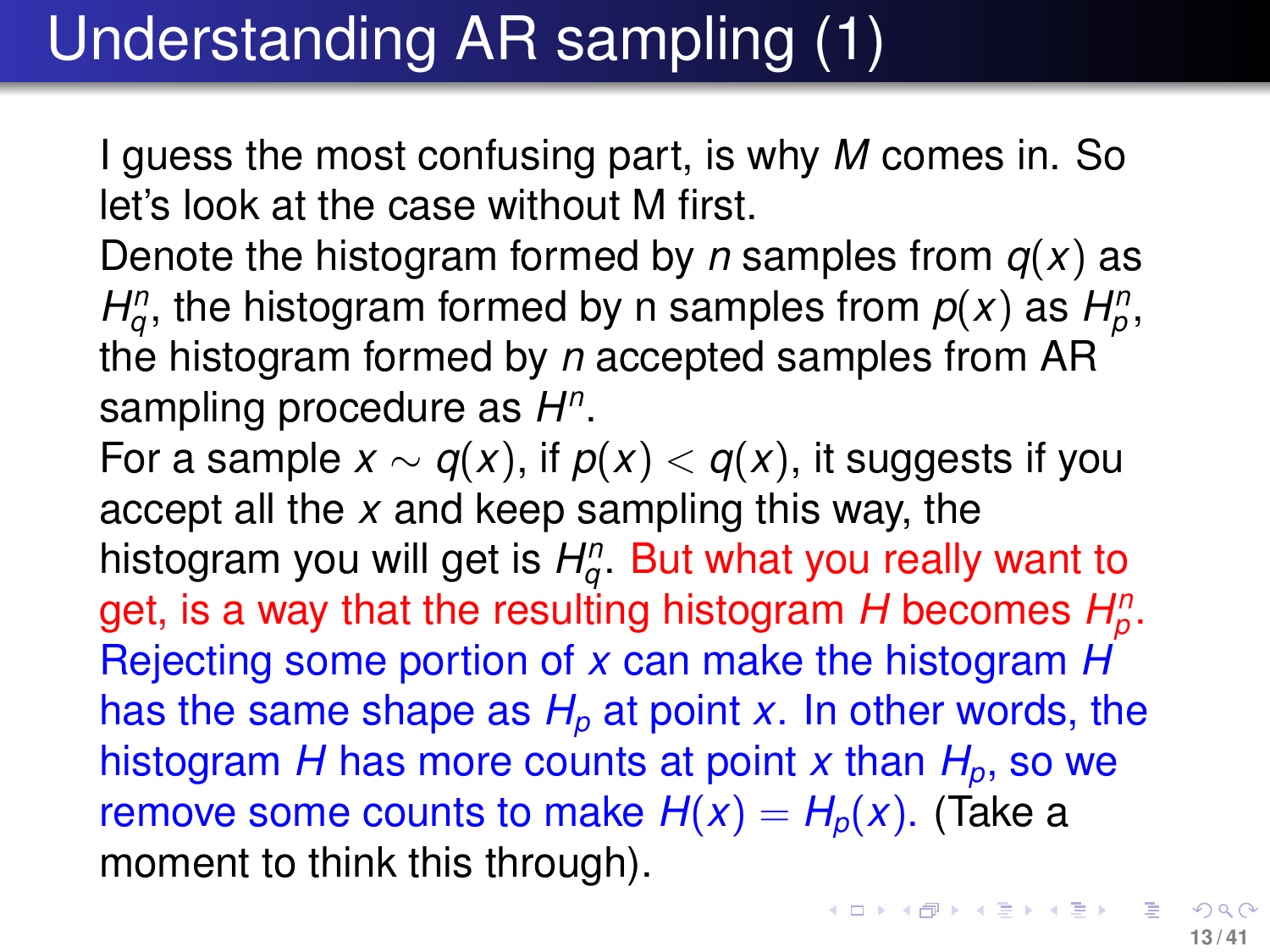## Understanding AR sampling (2)

What if for a sample  $x \sim q(x)$ ,  $p(x) > q(x)$ ? The histogram  $H_{q}^{n}$  already has less counts than  $H_{p}^{n}$  at  $x$ . What do we do? Well, we can sample  $M \times n$  points from  $q(x)$  to build  $H^{\mathsf{M} \mathsf{n}}_q$  first. Now  $H^{\mathsf{M} \mathsf{n}}_q$  should have more counts than  $H_p^n$  at *x* (because we choose a *M* such that  $p(x) < Mq(x)$ for all *x*. If not, choose a larger *M*). Visually, *H Mn <sup>q</sup>* encloses *H*<sup>*n*</sup></sup>, At point *x*, we only want to keep  $H_p^n(x)$  many samples from totally  $H_q^{Mn}(x)$  many. This is how uniform sampling and *M* came in. We sample *u* ∼ *Uniform*[0, *Mq(x)*], accept *x* when  $u < p(x)$  (equivalent to sample *u* ∼ *Uniform*[0, 1], accept *x* when *u* <  $p(x)/MQ(x)$ ). As a result, after *Mn* samples, we will get a *H* close to *H n p* . Moreover,

$$
\lim_{n\to\infty}H^n=\lim_{n\to\infty}H^n_p=p.
$$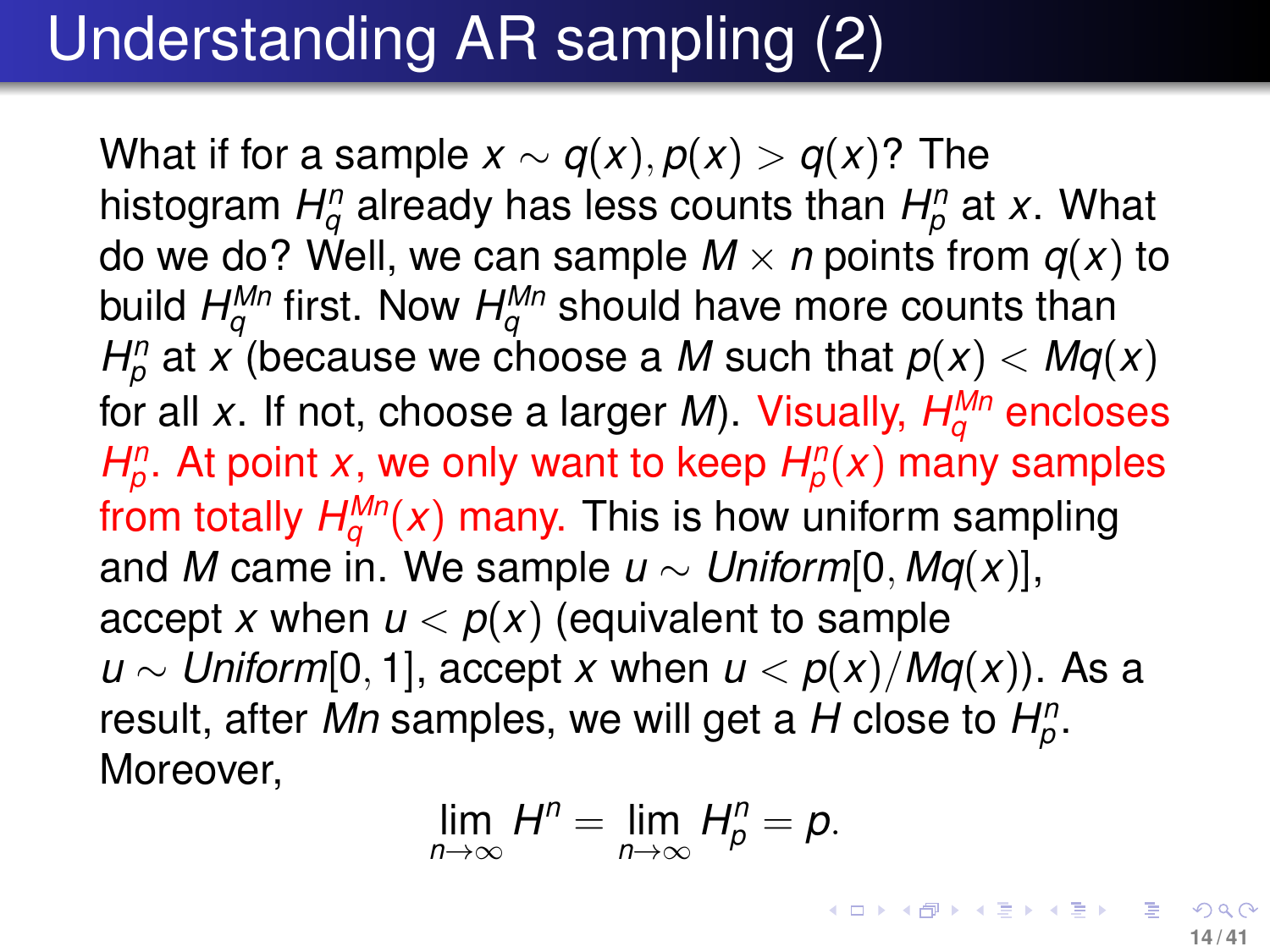Here we can choose any M such that  $p(x) < Mq(x)$  for all *x*. The bigger *M* is, the more samples (*Mn* samples) you need to approximate *H n p* . That's why in practice, people want to use the smallest M (such that  $p(x) < Mg(x)$  for all *x*) to reduce the number of rejected samples.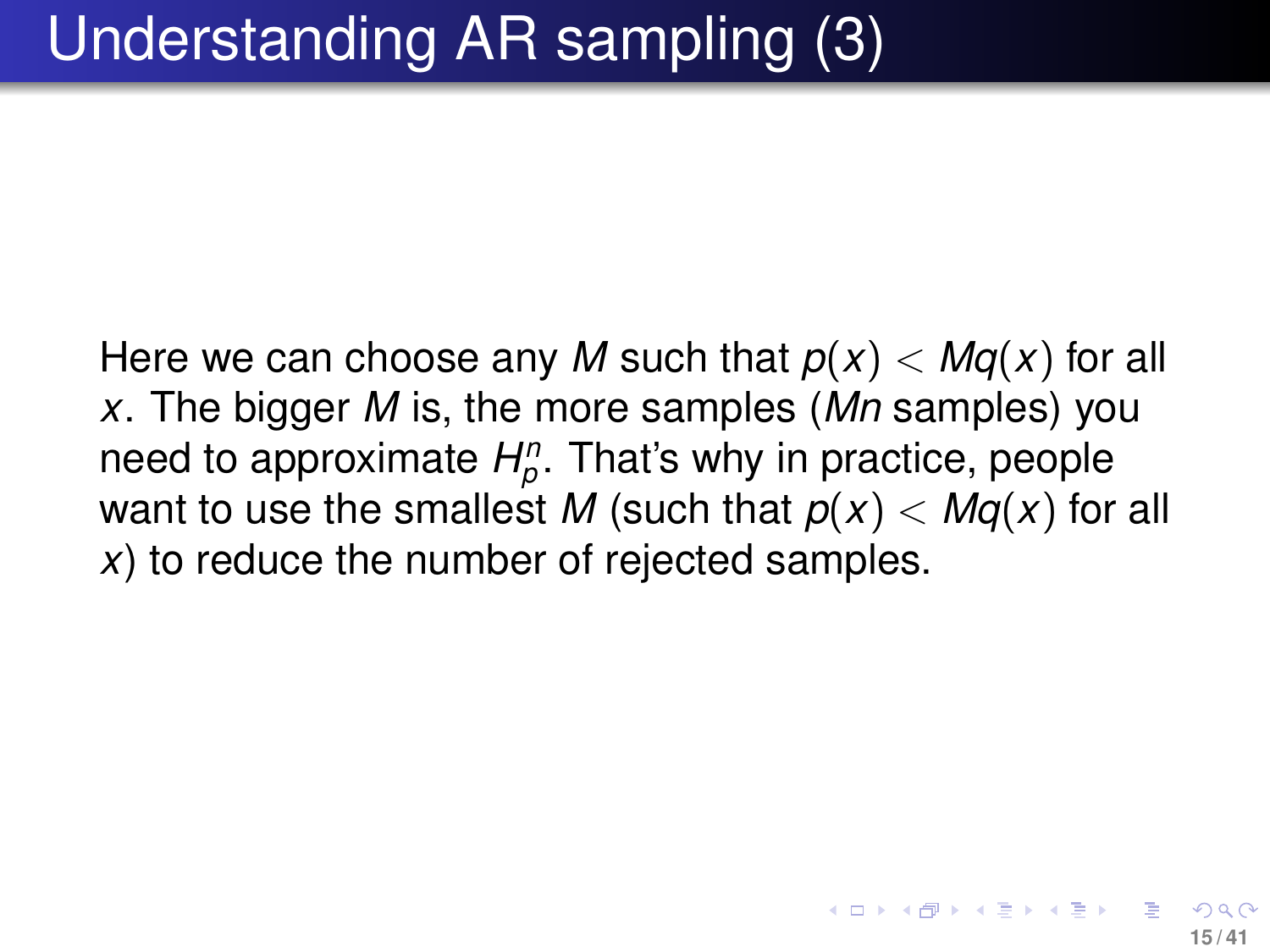Sampling from probability distributions based on constructing a Markov chain that has the desired distribution  $p(x)$  as its equilibrium distribution  $\pi(x)$ .

- Metropolis-Hastings algorithm
- **•** Gibbs sampling

. . .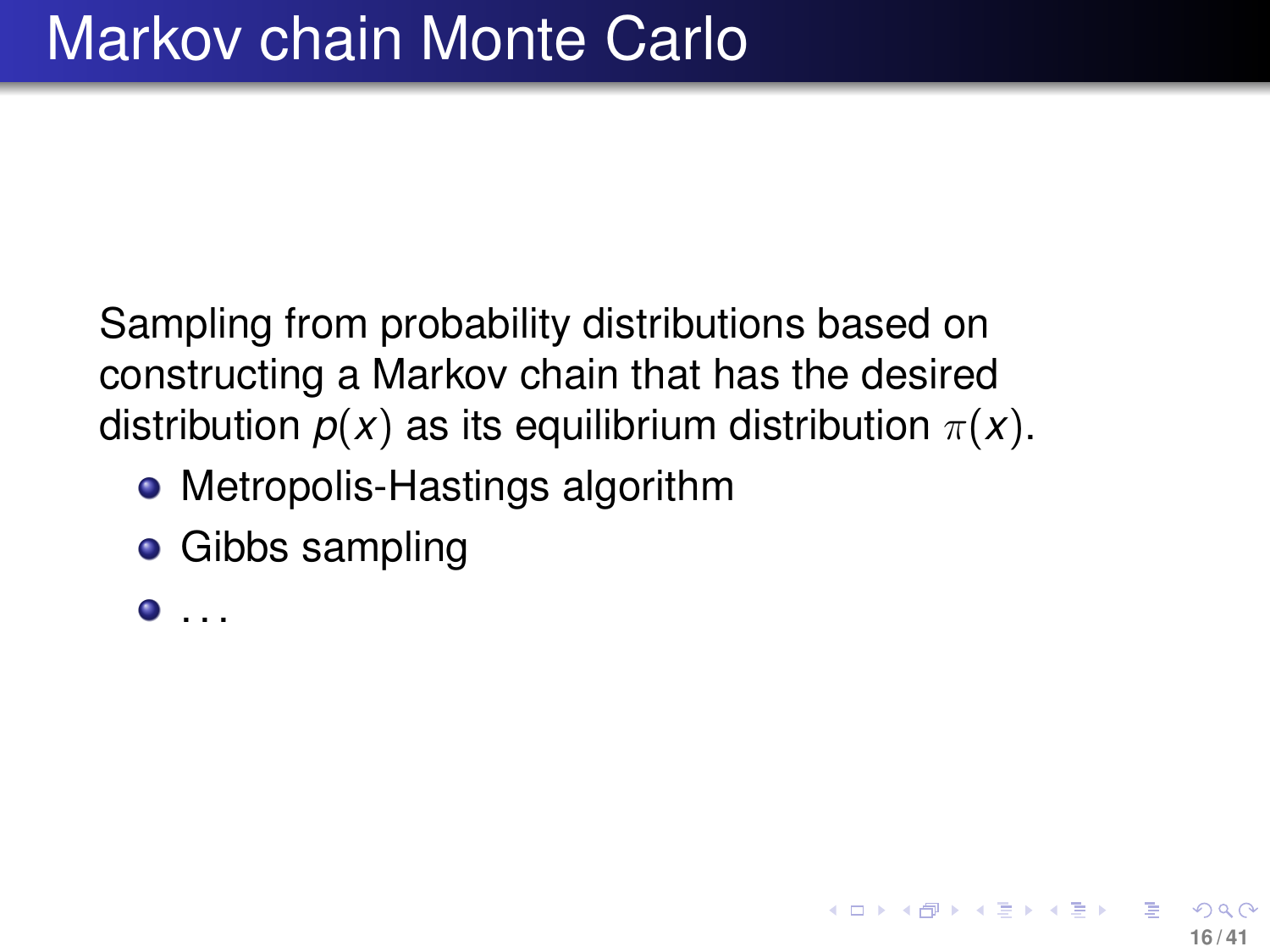Ingredients:

- want to sample from  $\pi(x)$  (but impossible directly).
- sample from  $q(x)$  is easy.
- a homogenous and stationary Markov chain with transition kernel  $q(x_{t+1}|x_t)$ .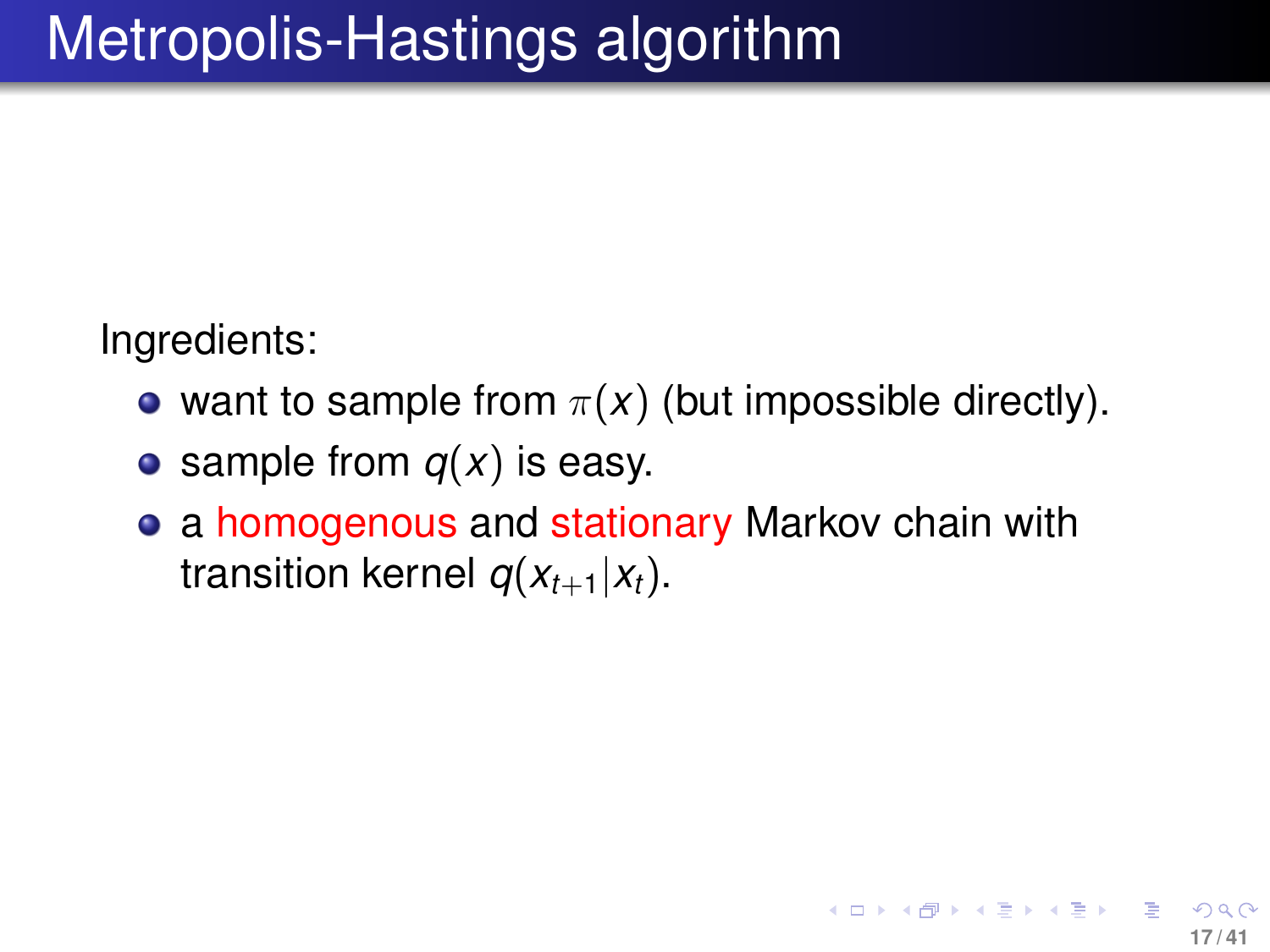Properties of Markov chain: let  $(X_n)_{n>0}$  be regular Markov  $(\lambda, P)$ , then for all  $n, m \geq 0$ ,

$$
\bullet \ \Pr(X_n = j) = (\lambda P^{(n)})_j
$$

exists an unique invariant (stationary)  $\pi'$ , for any  $\lambda,$ 

$$
\text{Pr}(X_n = j) \to \pi'_j \quad \text{as} \ \ n \to \infty \quad \text{for all } j
$$

• If detailed balance equation holds,

$$
\pi_i P_{ij} = \pi_j P_{ji},
$$

**18 / 41**

K ロ ト K 御 ト K 澄 ト K 澄 ト 一磨

 $\pi$  is the invariant distribution.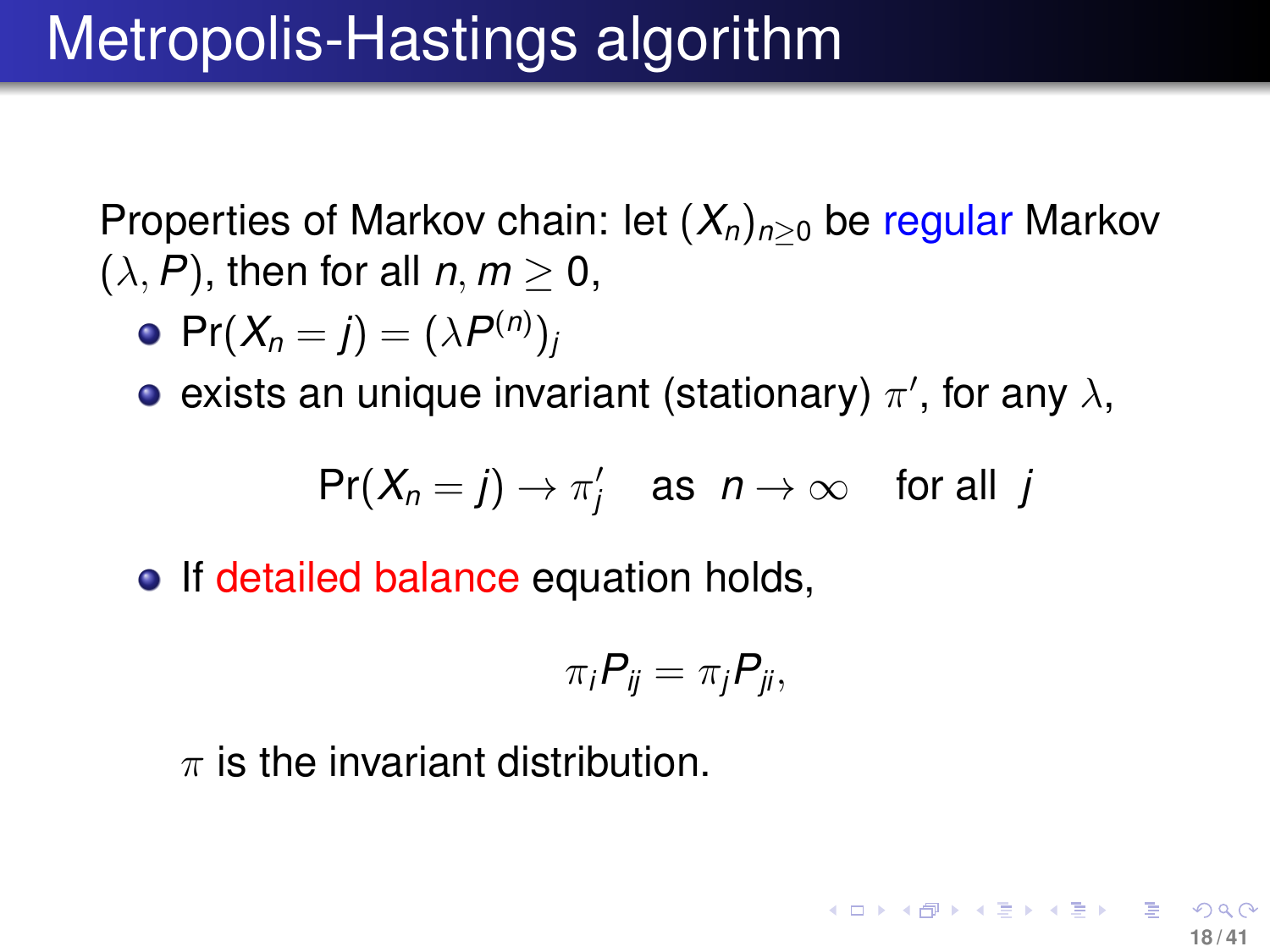We know that for a regular markov chain, given transition kernel *q* and initial distribution  $\lambda$ , sampling from the chain will eventually become sampling from its invariant distribution  $\pi'$ .

Metropolis-Hastings algorithm asks a reversed qestion: How do we change *q*, such that the invariant distribution becomes the desirable  $\pi$  instead of  $\pi'$ ? That is, without knowing  $\pi'$ , but knowing  $\lambda, \bm{q},$  we know there exists a  $\pi',$ such that  $(\lambda \boldsymbol{q}^{(n)}) \to \pi'$  as  $n \to \infty.$  Now, knowing  $\pi, \lambda, \boldsymbol{q},$ how do we find  $q'$  such that  $(\lambda q'^{(n)})\to \pi$  as  $n\to\infty$ ?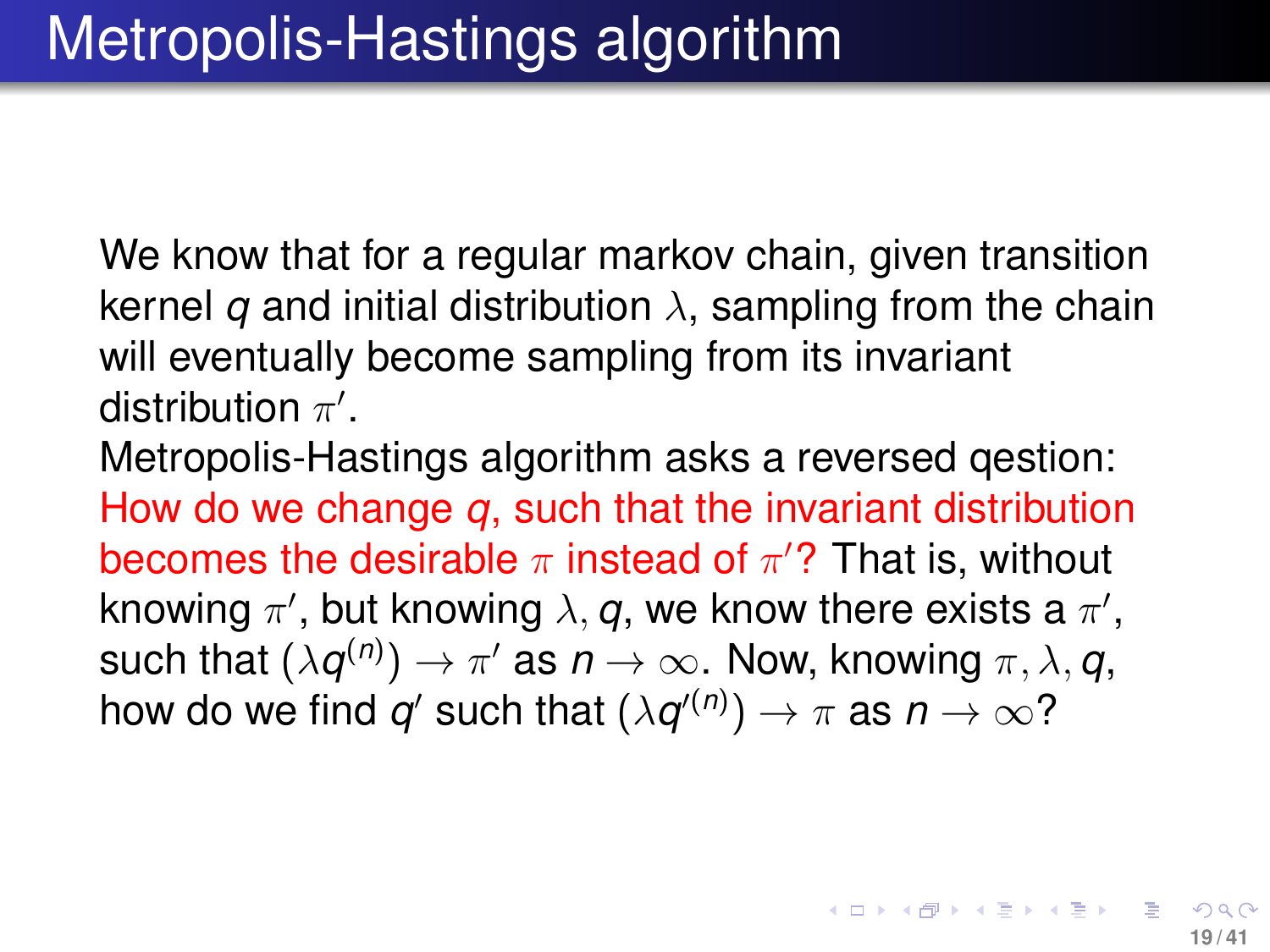<span id="page-19-0"></span>Suppose have  $x_t$  from  $\pi(x)$ , to sample  $x_{t+1}$  from  $\pi(x)$ . Sample  $x' \sim q(x|x_t)$  first. Case 1: If  $\pi(x_t)q(x'|x_t) = \pi(x')q(x_t|x')$  (detailed balance), take  $x_{t+1} = x'$ . Case 2: if  $\pi(x_t)q(x'|x_t) > \pi(x')q(x_t|x')$ , it means  $x'$  too often. Need to accept it with probability  $\alpha$ , such that  $\pi(x_t)[\alpha q(x'|x_t)] = \pi(x')q(x_t|x')$ . So  $\alpha = \frac{\pi(x')q(x_t|x')}{\pi(x_t)q(x'|x_t)}$  $\frac{\pi(x^{\prime})q(x_t|x^{\prime})}{\pi(x_t)q(x^{\prime}|x_t)}.$  Accept *x* <sup>0</sup> with probability α is simple: draw *u* ∼ *Uniform*[0, 1]. If  $u < \alpha$ ,  $x_{t+1} = x'$ , else  $x_{t+1} = x_t$  (so can resample  $x' \sim q(x|x_t)$  again). Case 3: if  $\pi(x_t)q(x'|x_t)<\pi(x')q(x_t|x')$ , it means  $x'$  too few. So accept all  $x'$ . That is  $x_{t+1} = x'$ .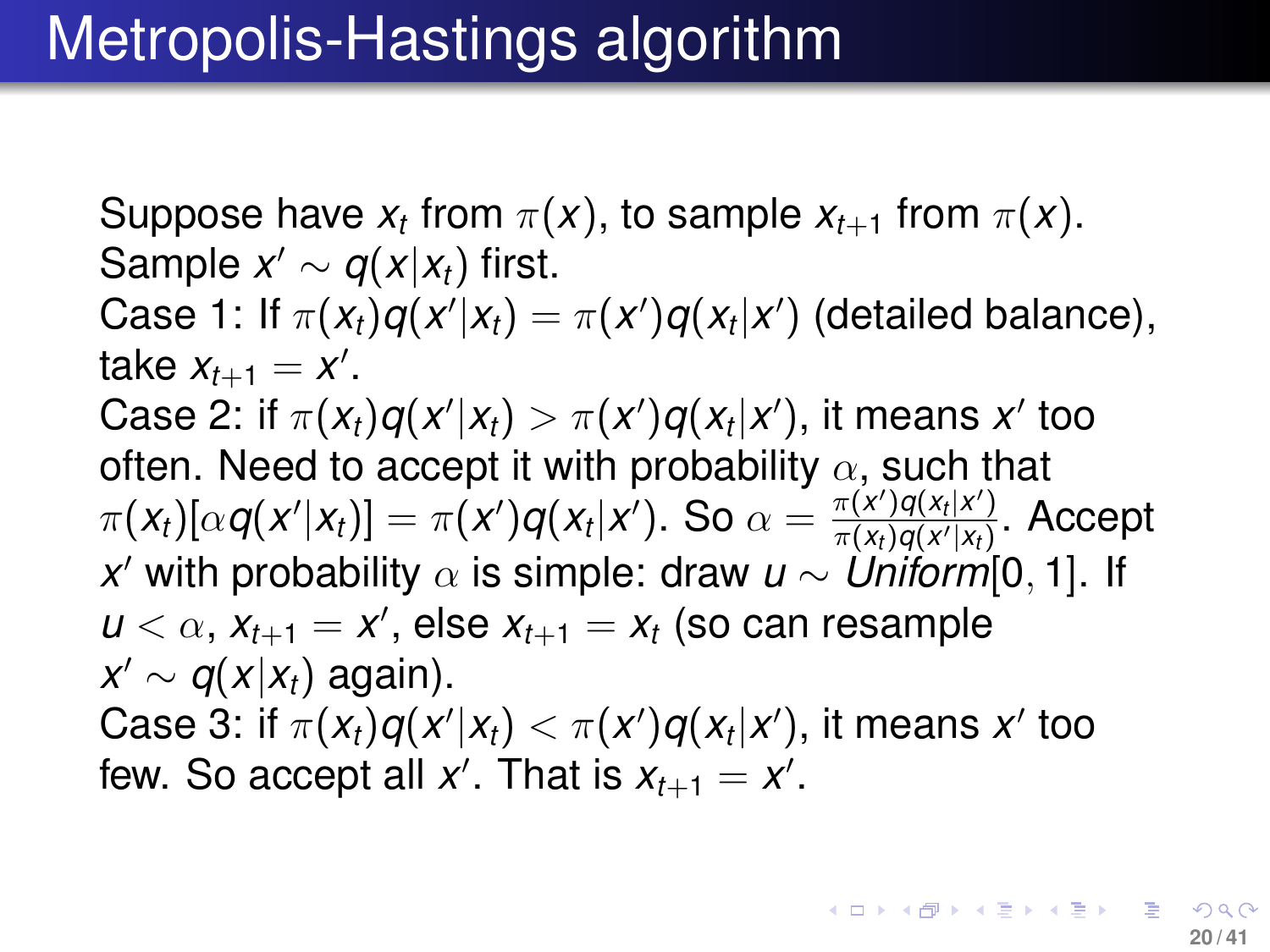## Metropolis-Hastings algorithm

**Target:** to sample from  $\pi(x)$ . **for**  $t = 1, 2, \cdots, N$  **do** Generate  $x' \sim q(x|x_t)$ ,  $u \sim Uniform[0, 1]$  $A(x_t \to x') = \min\{1, \frac{\pi(x')q(x_t|x')}{\pi(x_t)q(x'|x_t)}\}$  $\frac{\pi(x)}{\pi(x_t)q(x'|x_t)}\}$ **if**  $u \leq A(x_t \to x')$  then  $x_{t+1} = x'$ ; **else**  $x_{t+1} = x_t$ ; **end if end for**

So  $q'(x'|x_t) = A(x'|x_t)q(x'|x_t)$ . One can check for any  $q$ 

<span id="page-20-0"></span>
$$
\pi(x_t)q'(x'|x_t)=\pi(x')q'(x_t|x').
$$

So one can build *Markov* $(\lambda, q')$  from any  $q$  (as long as  $q$ makes it regular[\)](#page-21-0), any  $\lambda$  , such that  $(\lambda \bm{q}'^{(n)}) \rightarrow \pi.$  $(\lambda \bm{q}'^{(n)}) \rightarrow \pi.$  $(\lambda \bm{q}'^{(n)}) \rightarrow \pi.$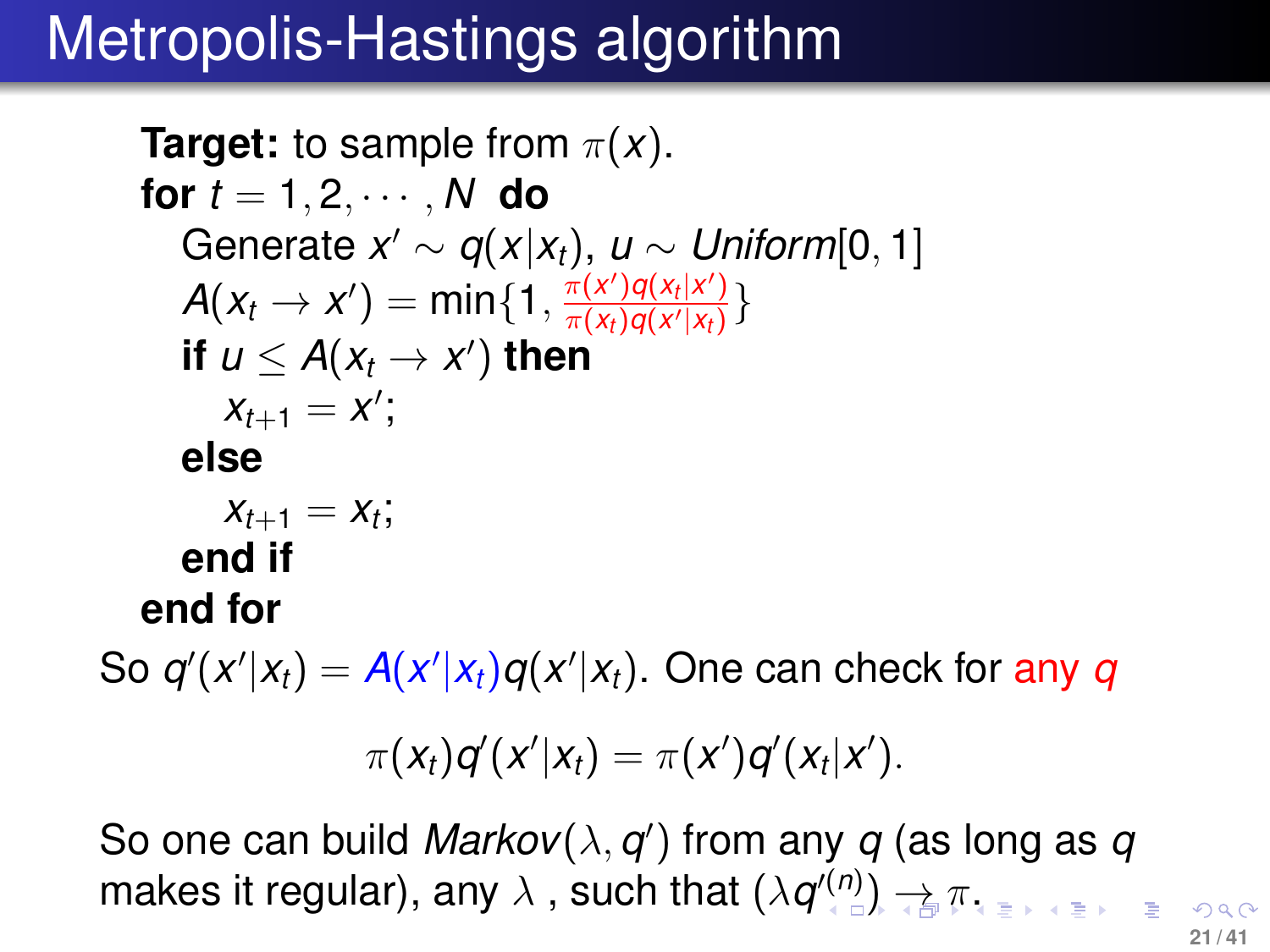## Metropolis-Hastings algorithm

Note a regular  $\textit{Markov}(\lambda, q')$  only essures  $(\lambda q'^{(n)}) \to \pi$  as  $n \to \infty$ . Thus we need *n* to be sufficiently big so that  ${x_t}_{t>n}$  is sampled from a distribution that is close enough to  $\pi$ . The number of steps we take until we collect a sample from the chain, is called 'burn-in time'.

#### **Definition**

The  $\epsilon$ -mixing time of a markov chain, is the minimal T such that, for any starting distribution  $P^{(0)}$  (*i.e.*  $\lambda$ ),

<span id="page-21-0"></span>
$$
\mathbf{D}_{var}(P^{(T)};\pi)\leq \epsilon,
$$

where  $\mathbf{D}_{\mathit{var}}(q,p) = \sup_{x} \|q(x) - p(x)\|$  is the variational distance.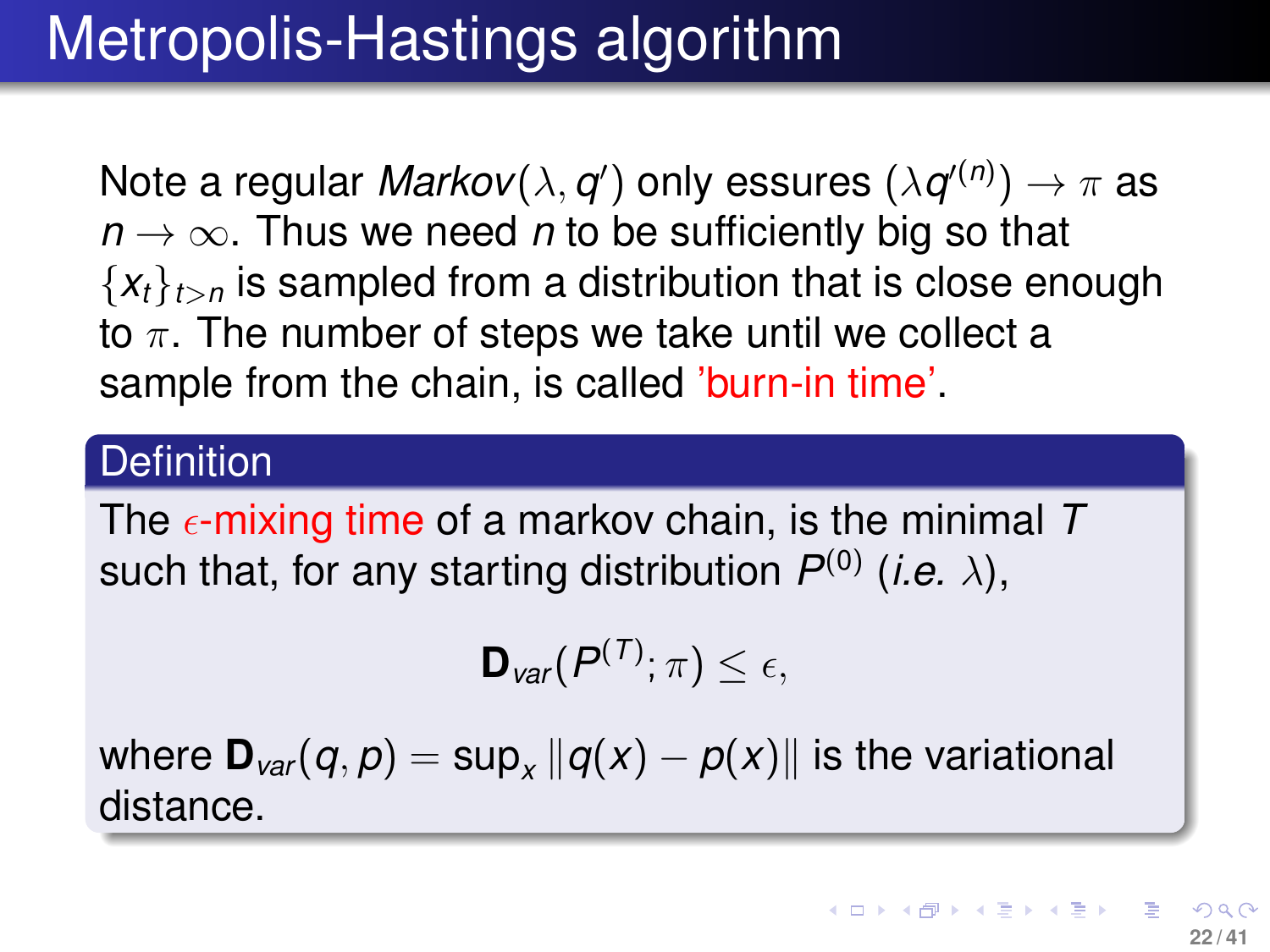**Target:** to sample from  $p(X)$ ,  $X = (x^1, \dots, x^n)$  $i = 1$ **repeat** sample  $x_t^i \sim p(x^i | x_t^1, \cdots, x_t^{i-1})$  $x_{t-1}^{i-1}$ ,  $x_{t-1}^{i+1}$ *i*+1, ..., *x*<sub>*n*-1</sub> )  $i = i + 1$ **until** enough

**23 / 41**

K ロ ▶ K 個 ▶ K 君 ▶ K 君 ▶ ○ 君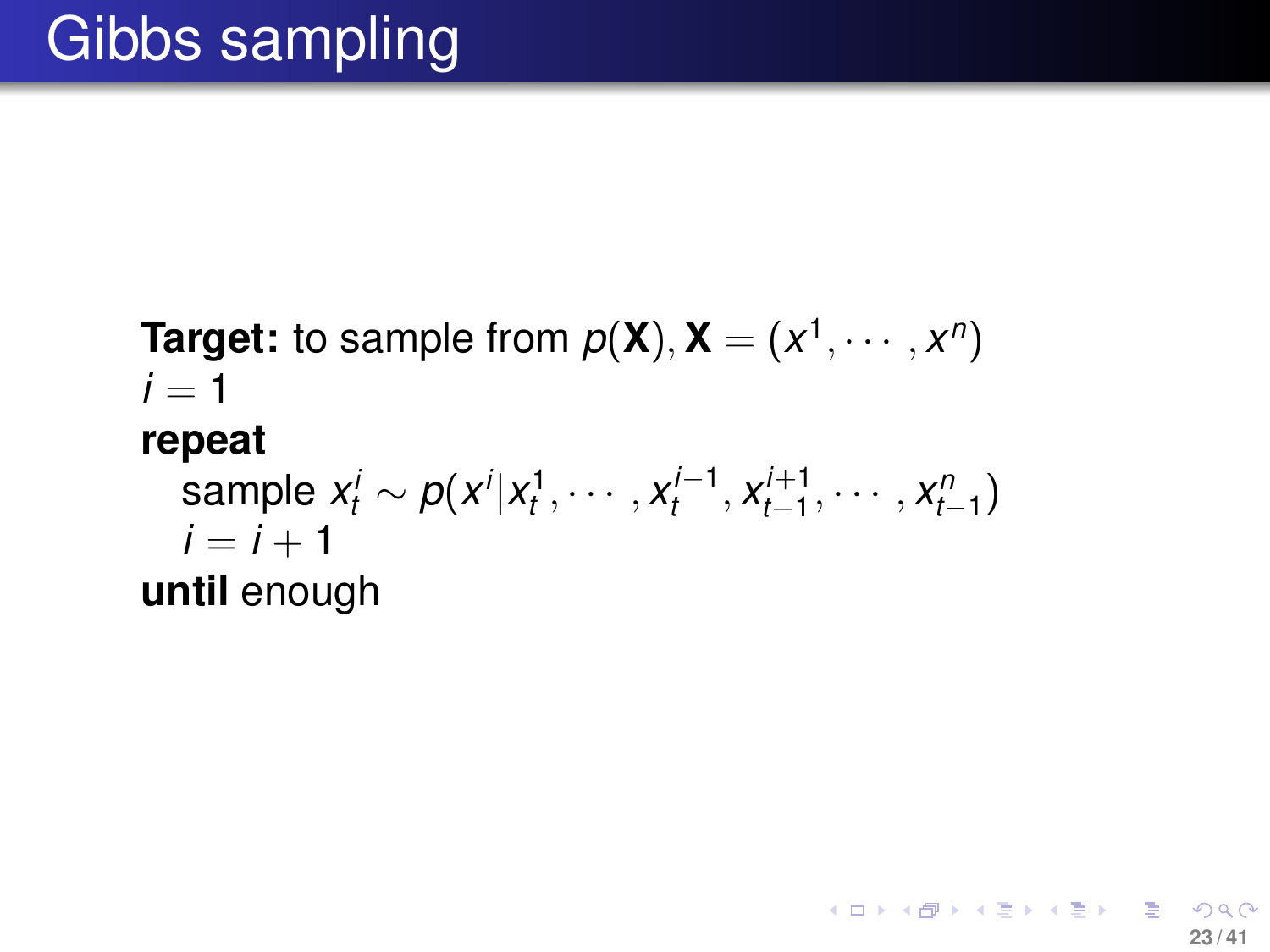# Sampling in PGM inference Overview

**24 / 41**

イロト イ押 トイヨ トイヨト

- **•** Forward sampling
- Likelihood weighting sampling
- Importance sampling inference
- **•** Gibbs sampling inference
- Metropolis-Hastings inference
- · · ·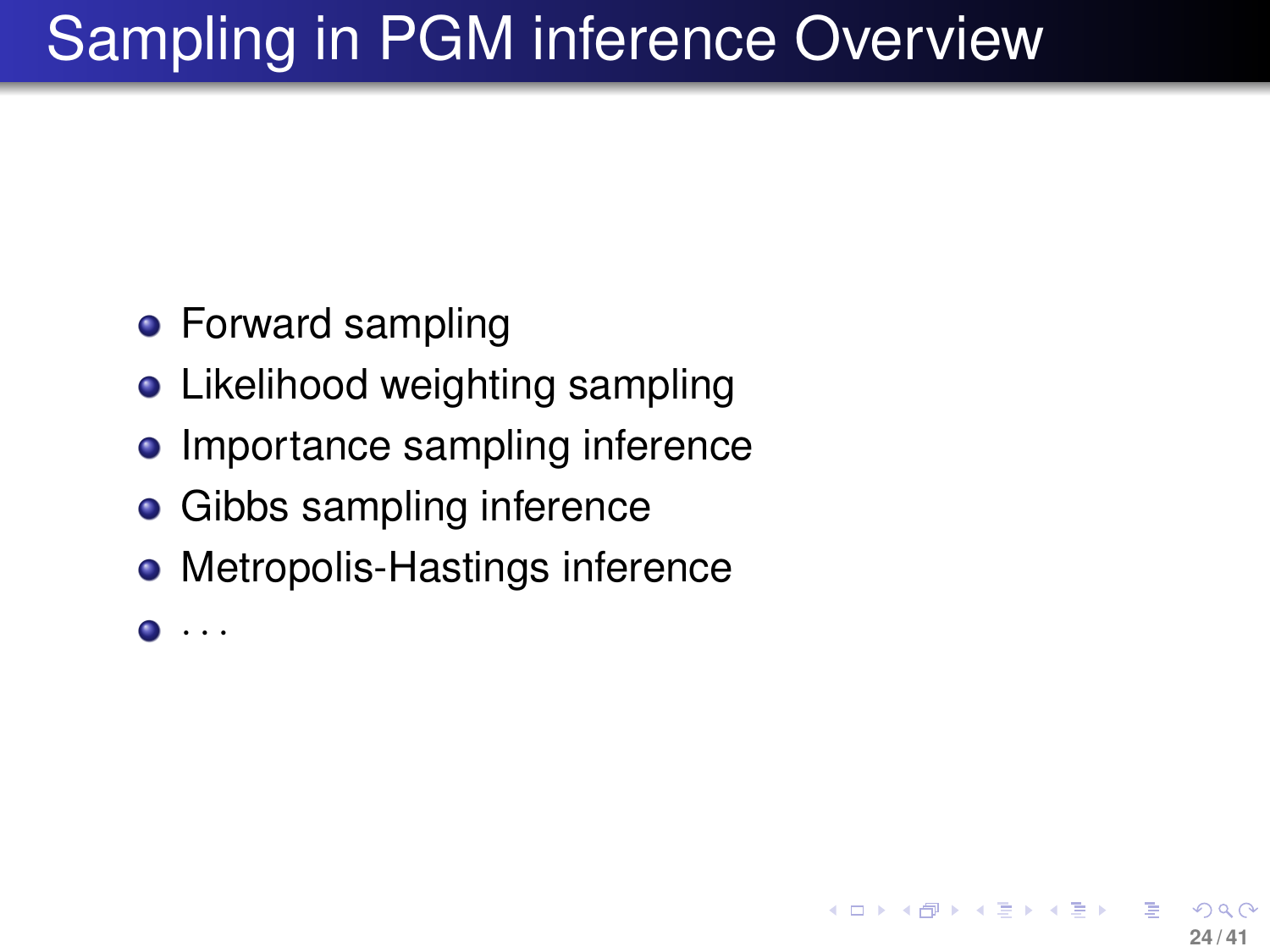Given an ordering of subsets of random variables  $\{X^i\}_{i=1}^n$  (knowing parents to generate children). **for**  $i = 1$  **to**  $n$  **do**  $\mathbf{u}^i \leftarrow Pa_{\mathbf{x}^{i-1}}$ sample  $\mathbf{x}^i$  from  $P(X^i|\mathbf{u}^i)$ **end for**

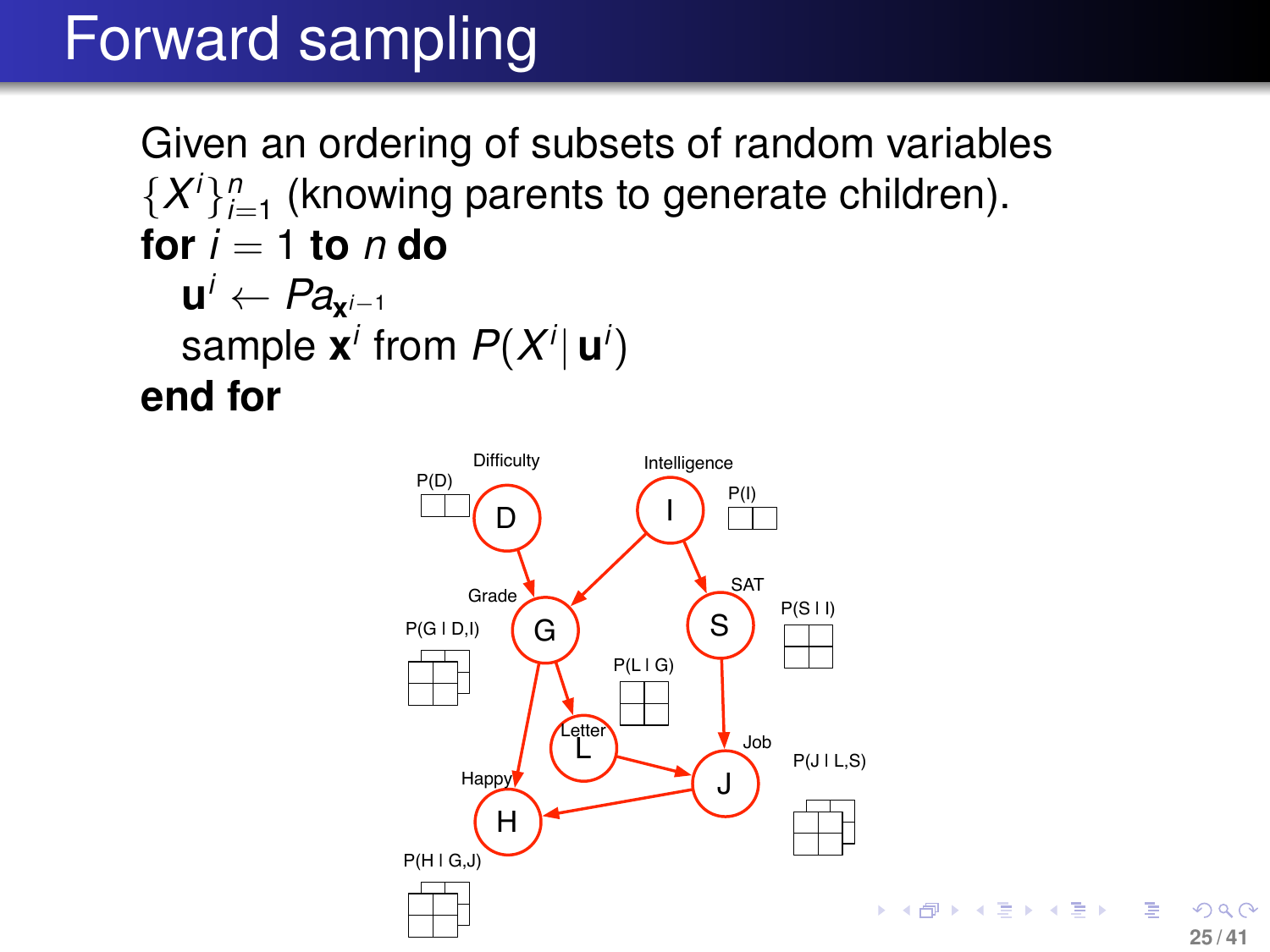Assume  $\{ {\bf x}_i \}_{i=1}^M$  are  $M$  samples from  $P(X)$ , we can approximately compute

• expectation:

$$
\mathbb{E}_{X \sim P(X)}[f(X)] \approx \frac{1}{M} \sum_{i=1}^{M} f(\mathbf{x}_i)
$$

- $\mathsf{MAP}$  solution:  $\operatorname{argmax}_{\mathbf{x}} P(\mathbf{x}) \approx \operatorname{argmax}_{\mathbf{x} \in \{\mathbf{x}_i\}_{i=1}^M} P(\mathbf{x})$
- $\bullet$  marginal:  $P(\mathbf{x}) \approx N_{\mathcal{X}=\mathbf{x}}/N_{total}$
- **•** sample from  $P(X | e)$  when evidences **e**: sample from *P*(*X*) first, and reject **x** when it does not agree on **e**.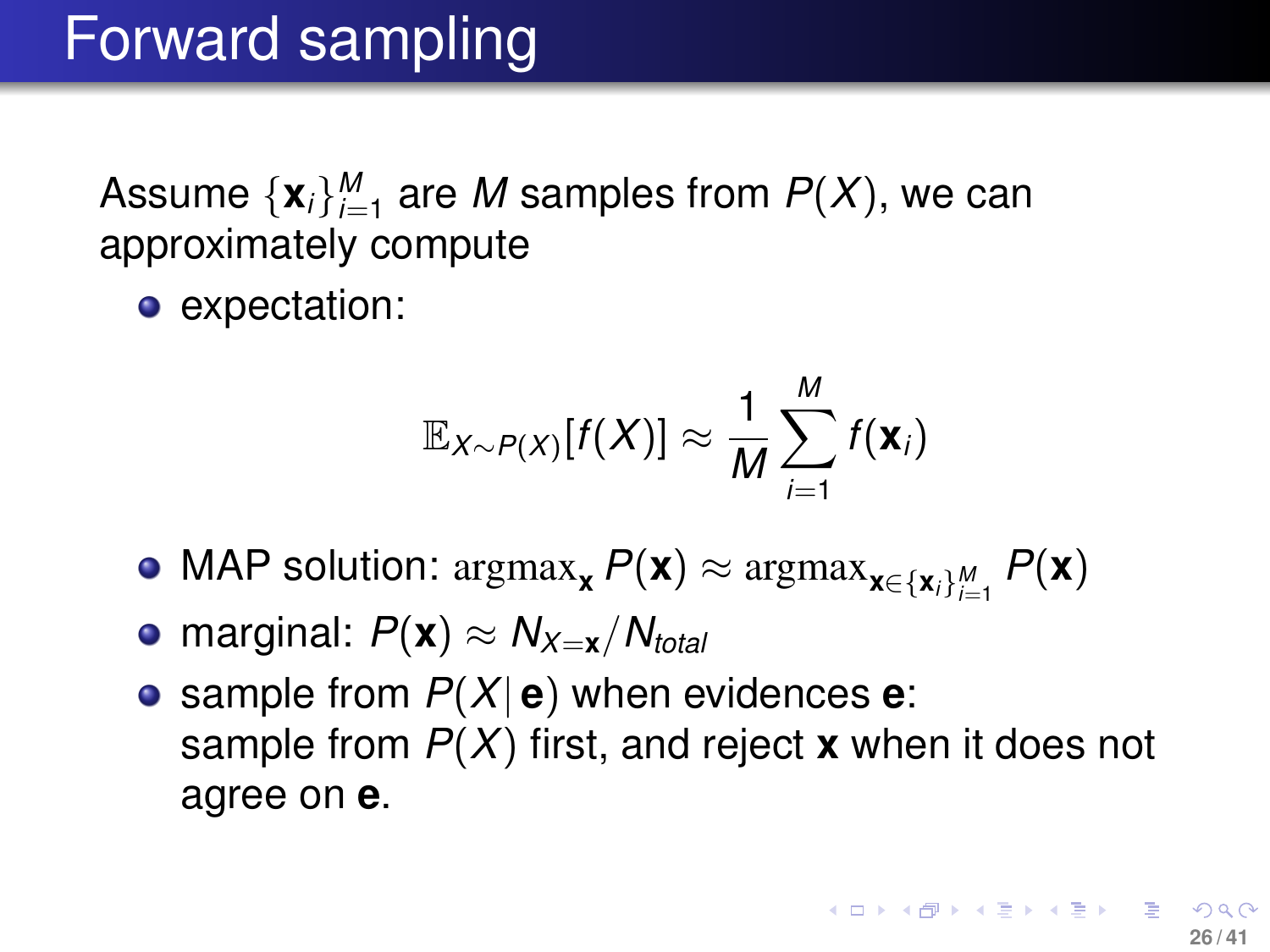Problems?

メロメメ 倒 メメ きょく ミメー 隱 つへへ **27 / 41**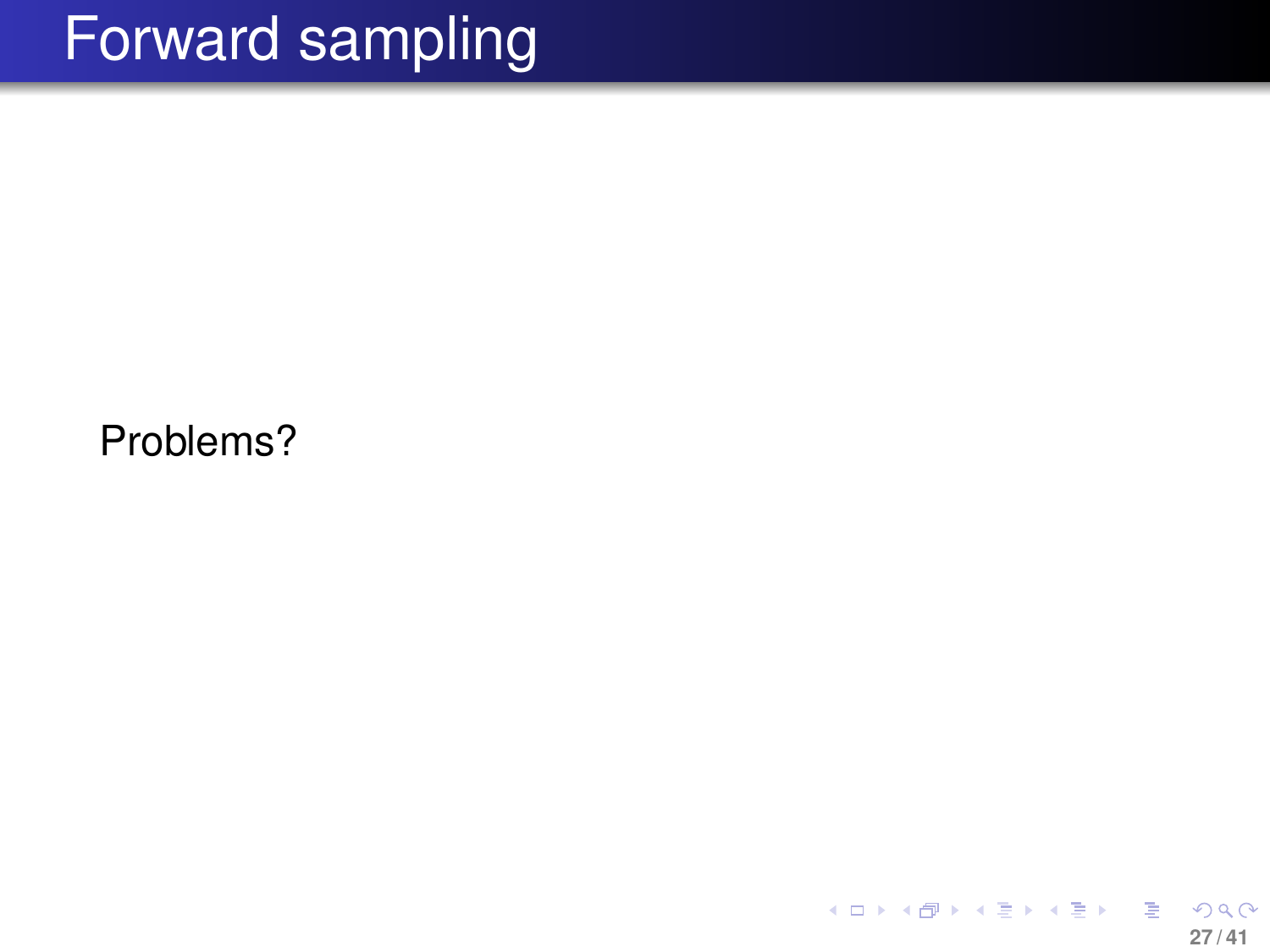Problem: Rejection step in estimating *P*(*X*| **e**) wastes too many samples when *P*(**e**) is small. In real applications, *P*(**e**) is almost always very small.

Question: how do we avoid rejecting samples?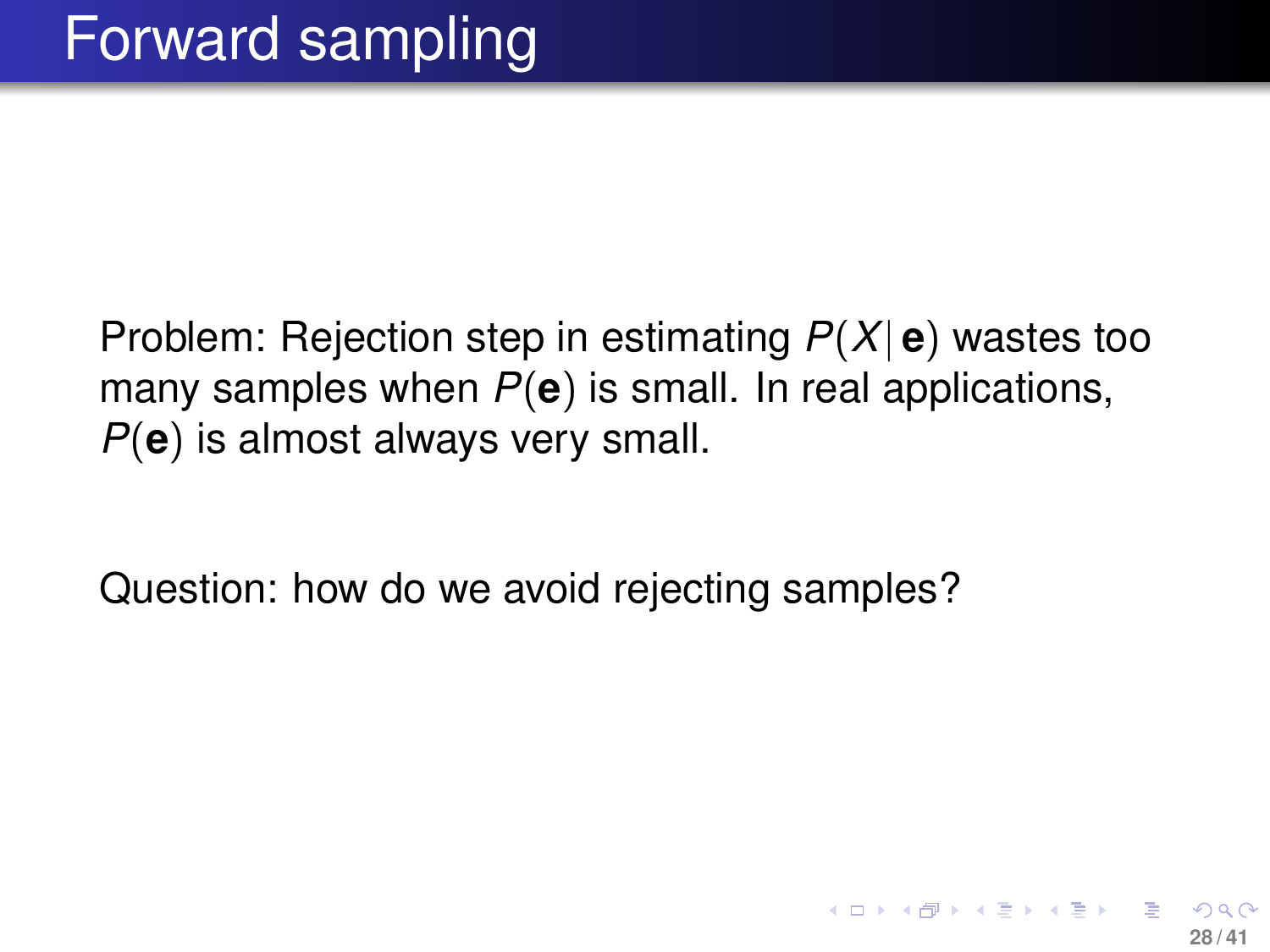How about setting the observed random variables to the observed values, and then doing forward sampling on the rest?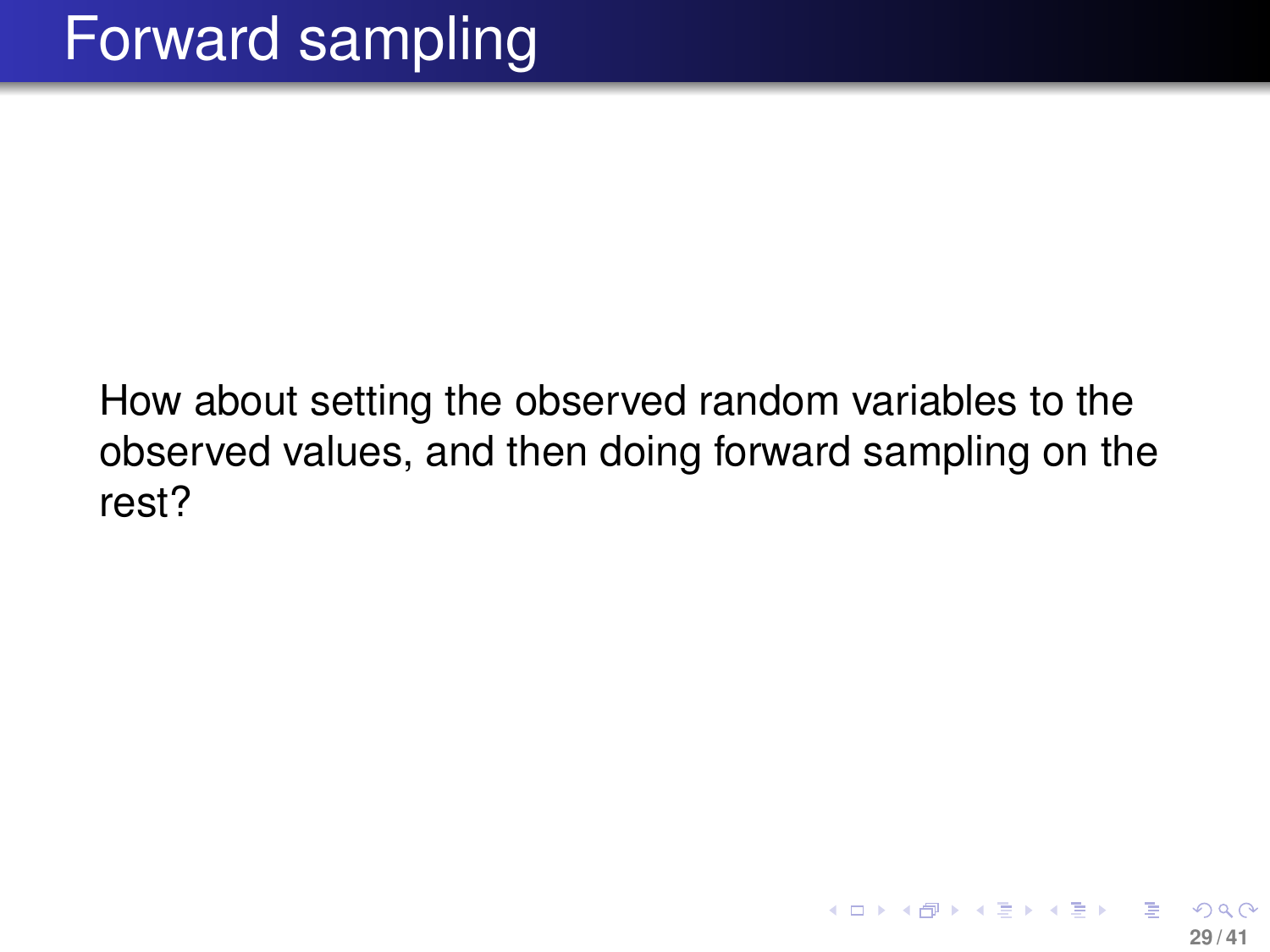#### Let's see if it works. To sample from  $P(D, I, G, L|S = 0)$  from a simplified PGM.



Fixing  $S = 0$ , and then sample D, I, G, L. Does this give the same result comparing to forward sampling with rejection?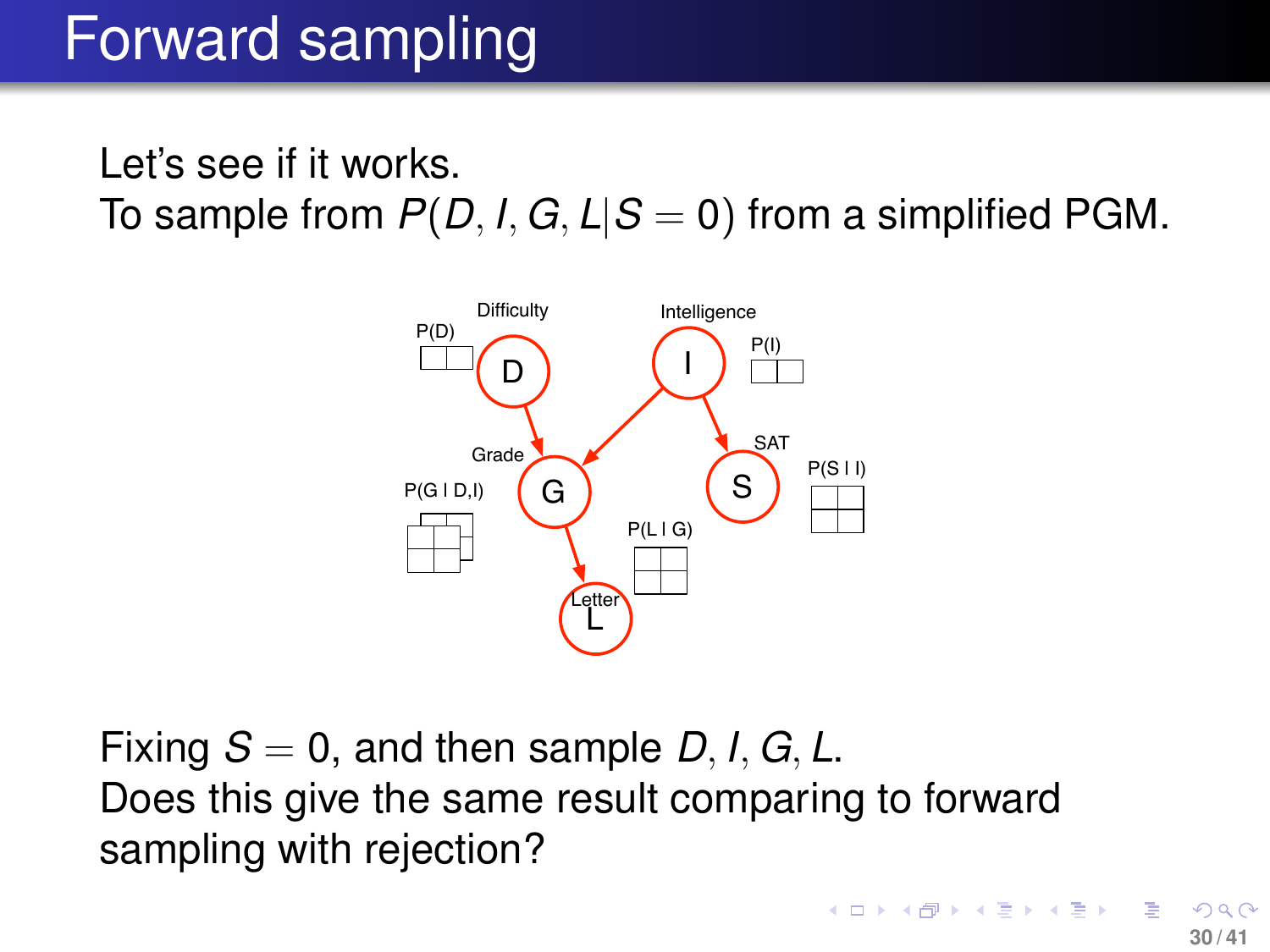No! It doesn't. The samples are not from  $P(D, I, G, L|S = 0)$  at all! Fixing this lead to Likelihood weighting sampling.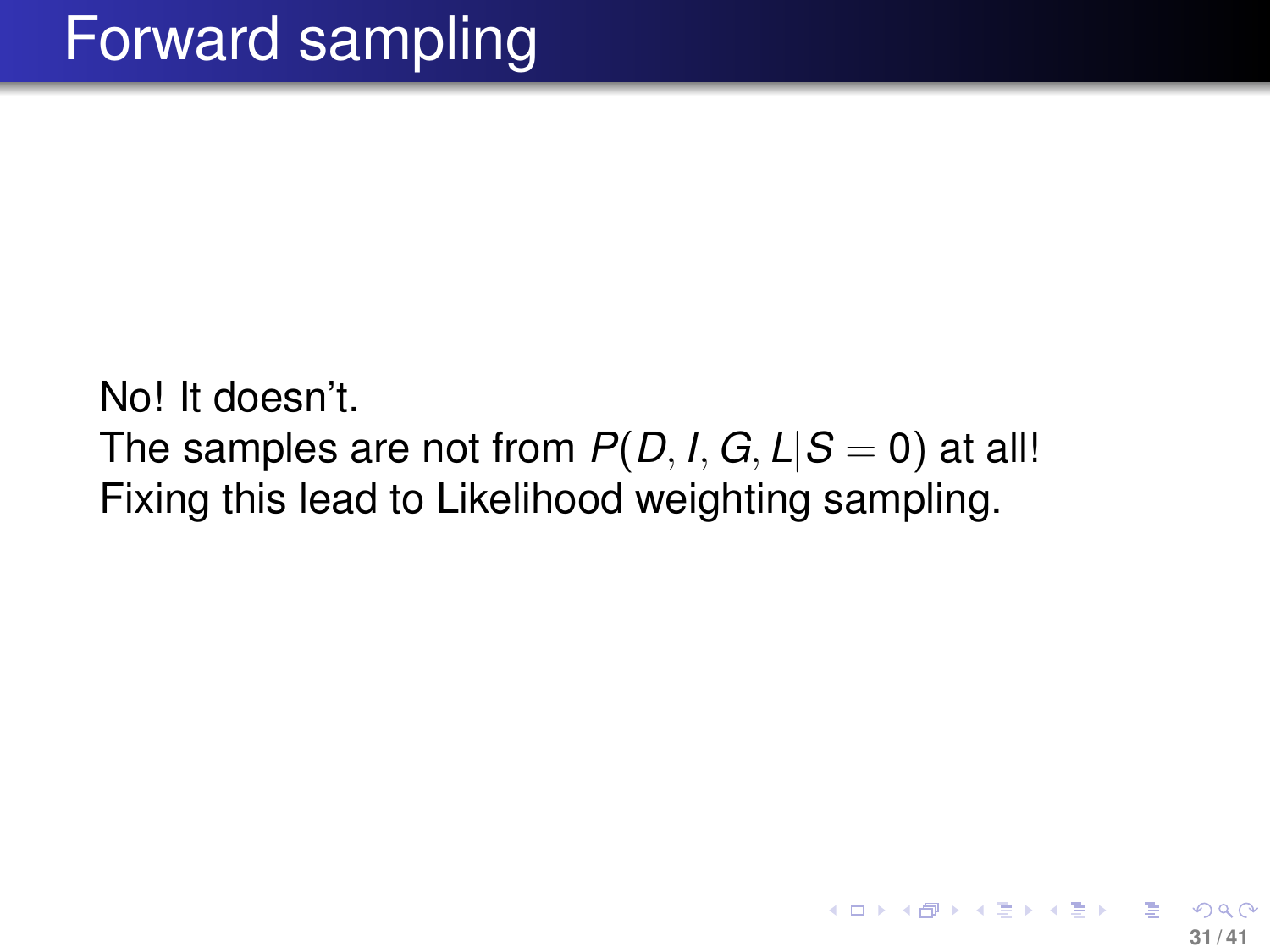**Input:**  $\{Z^{i} = \mathbf{z}^{i}\}_i$  are observed. Step 1: set  $\{Z^i\}_i$  to the observed values. Step 2: forward sampling the unobserved variables. Step 3: weight the sample by  $\prod_i P(\mathsf{z}^i | Pa(\mathsf{z}^i))$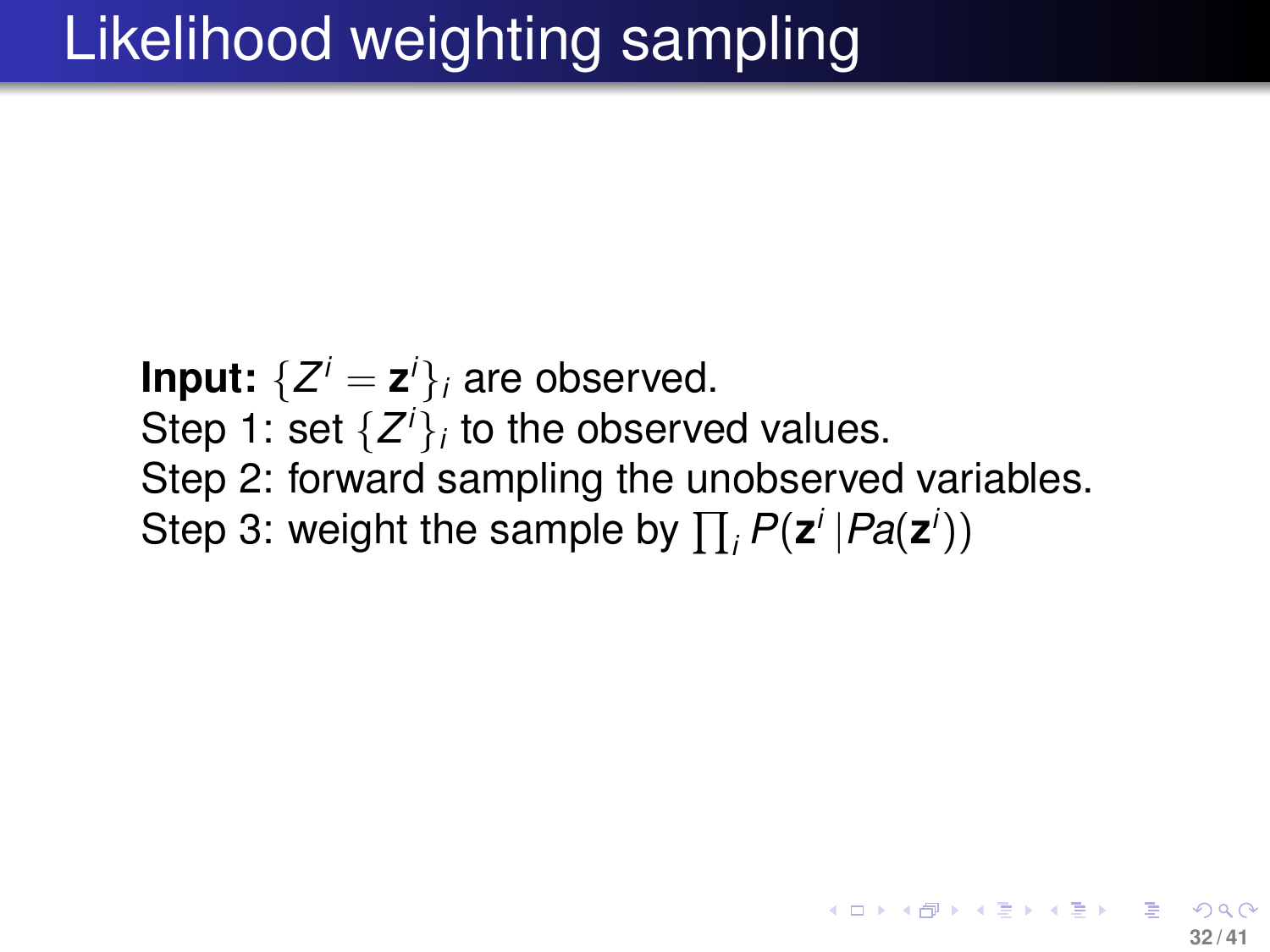# Likelihood weighting sampling inference

To sample from  $P(D, I, G, L|S = 0)$  from the following PGM.



Fix  $S = 0$ , and forward sample D, I, G, L. Then weight the sample by  $P(D, I, G, L|S = 0)$ . Does this give the same result comparing to forward sampling with rejection?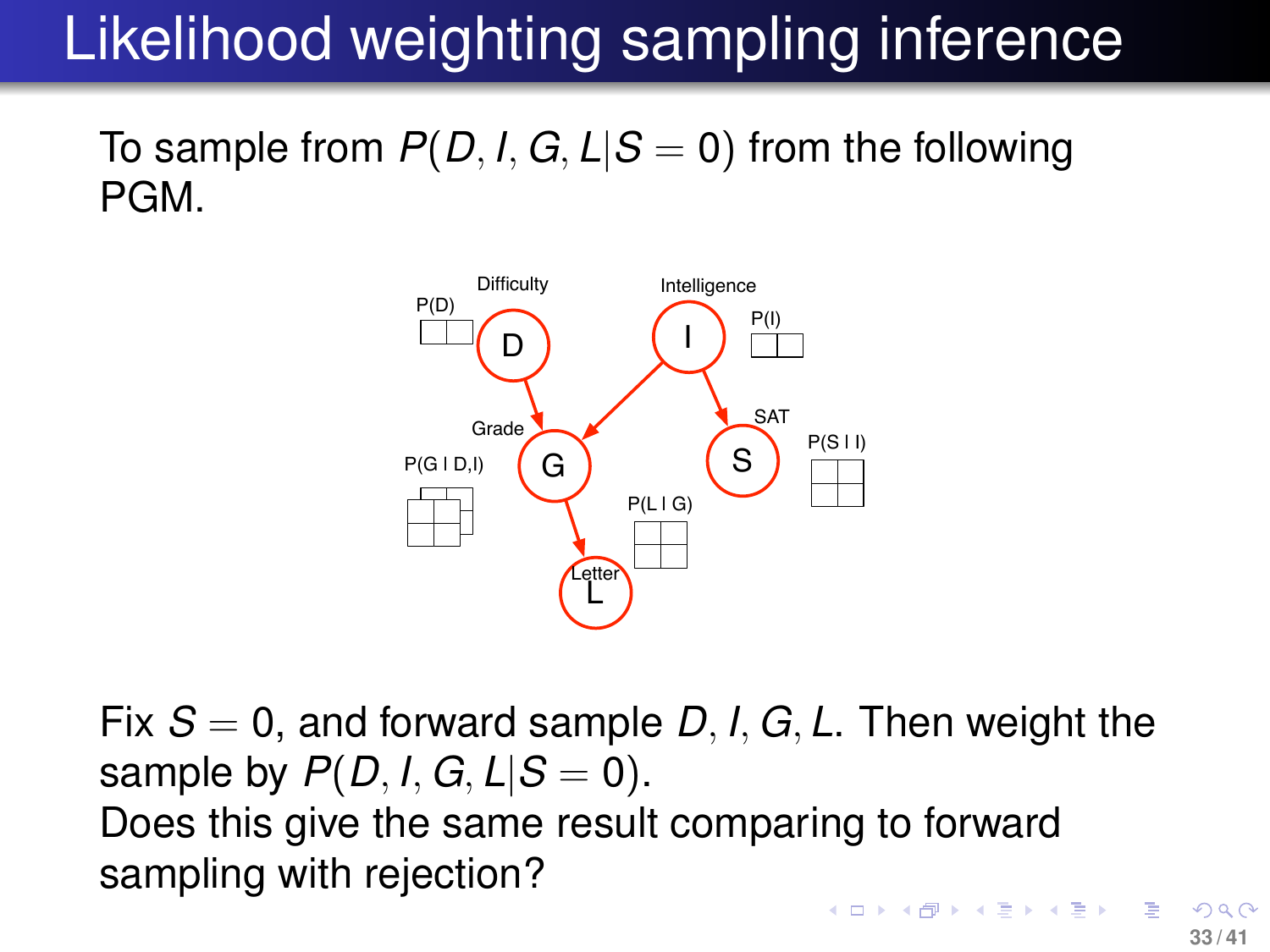## Likelihood weighting sampling

$$
\mathbb{E}_{X \sim P(D, l, G, L | S=0)}[f(D, l, G, L, 0)] \\ \approx \frac{1}{N} \sum_{j=1}^N [f(d_j, i_j, g_j, l_j, 0) \cdot P(d_j, i_j, g_j, l_j | S=0)]
$$

◆ロト→個ト→重ト→重ト→重 **34 / 41**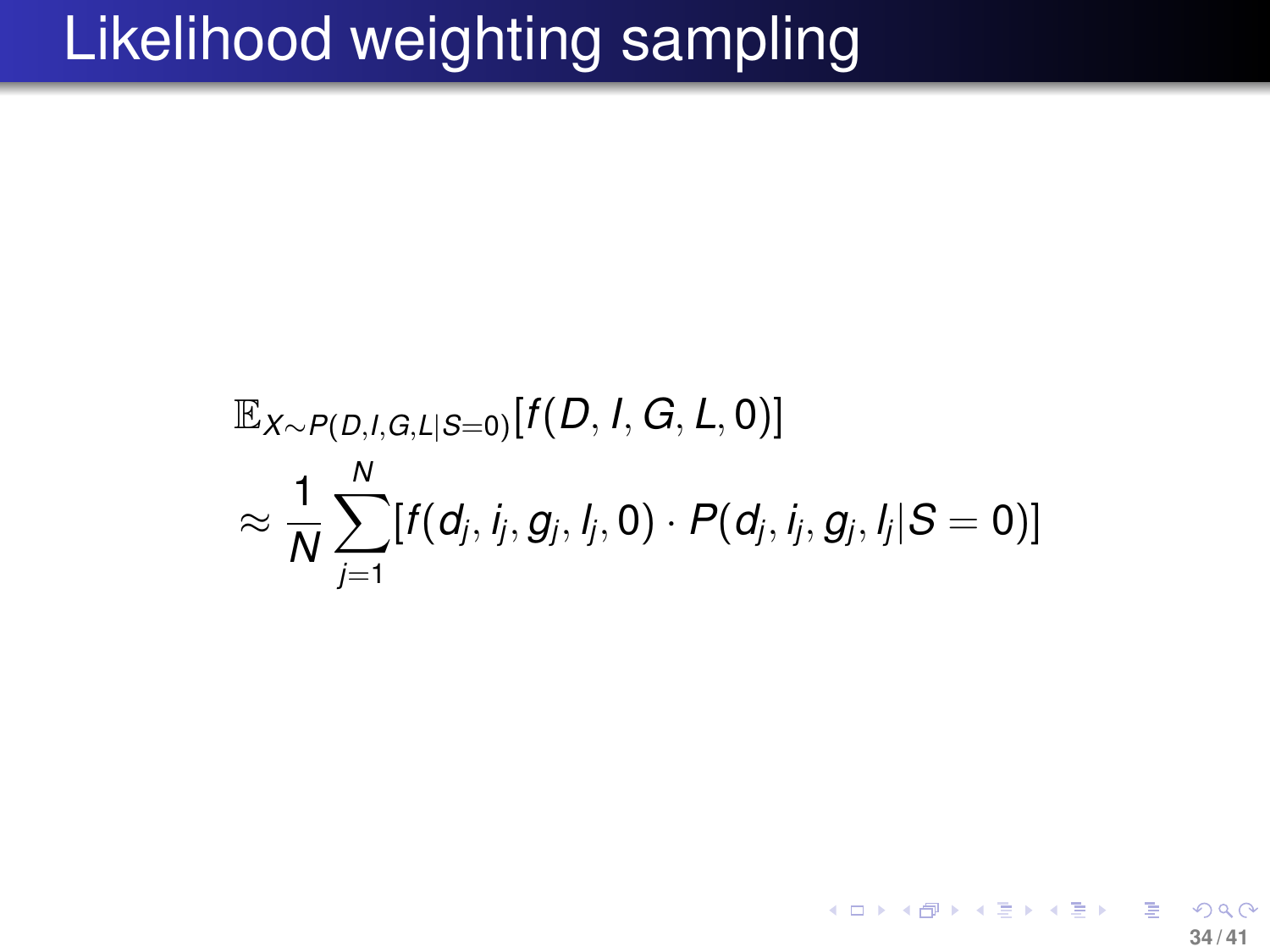## Importance sampling inference



Sample  $\{x_i\}_{i=1}^N$  from  $q(X)$ .

$$
\hat{\mathbb{E}}_{X \sim p(X)}[f(X)] = \frac{1}{N} \sum_{i=1}^{N} \frac{p(\mathbf{x}_i)}{q(\mathbf{x}_i)} f(\mathbf{x}_i).
$$

**35 / 41**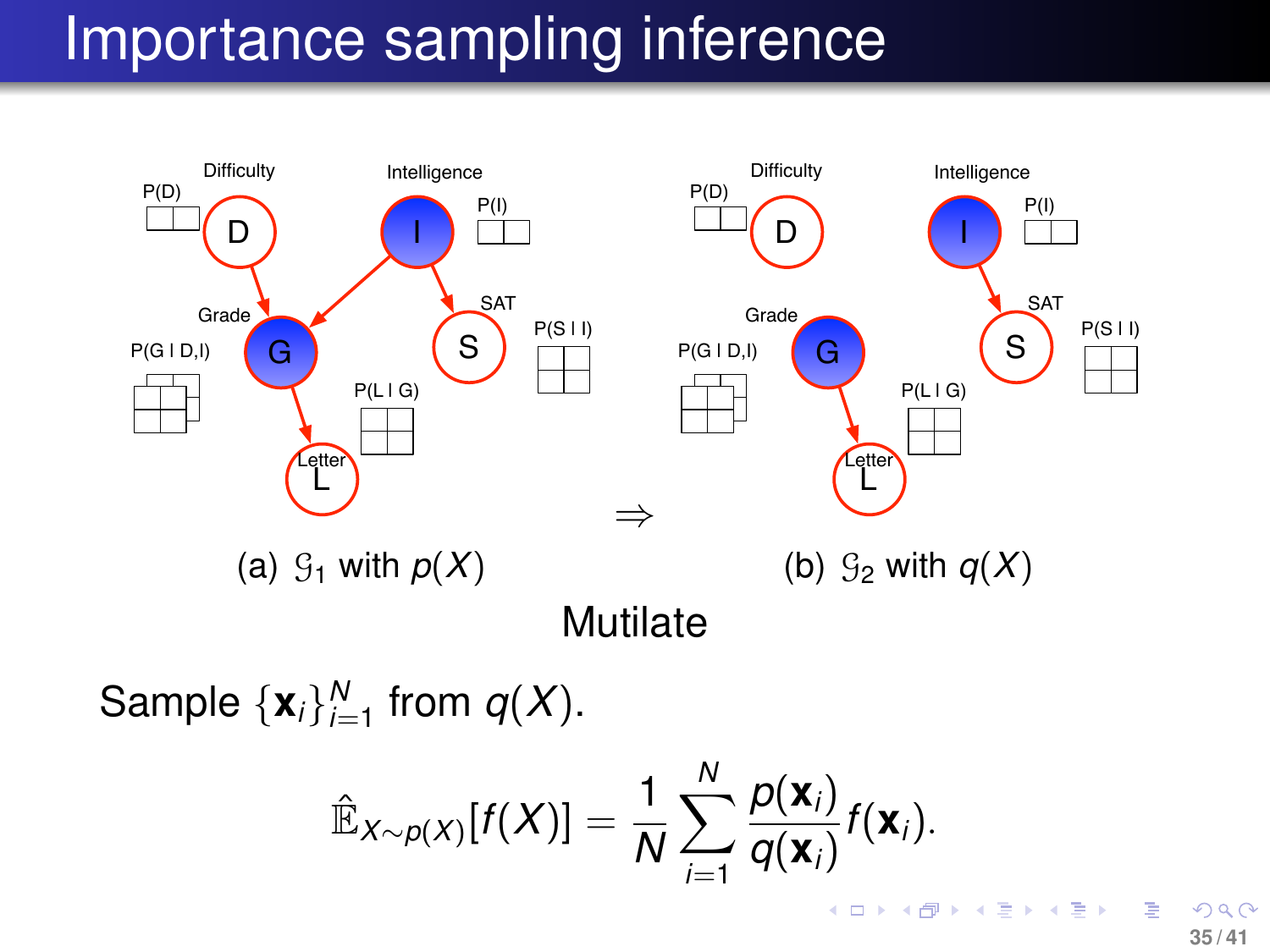## Gibbs sampling inference

To sample from  $P(D, I, G, L|S = 0)$  from the following PGM.

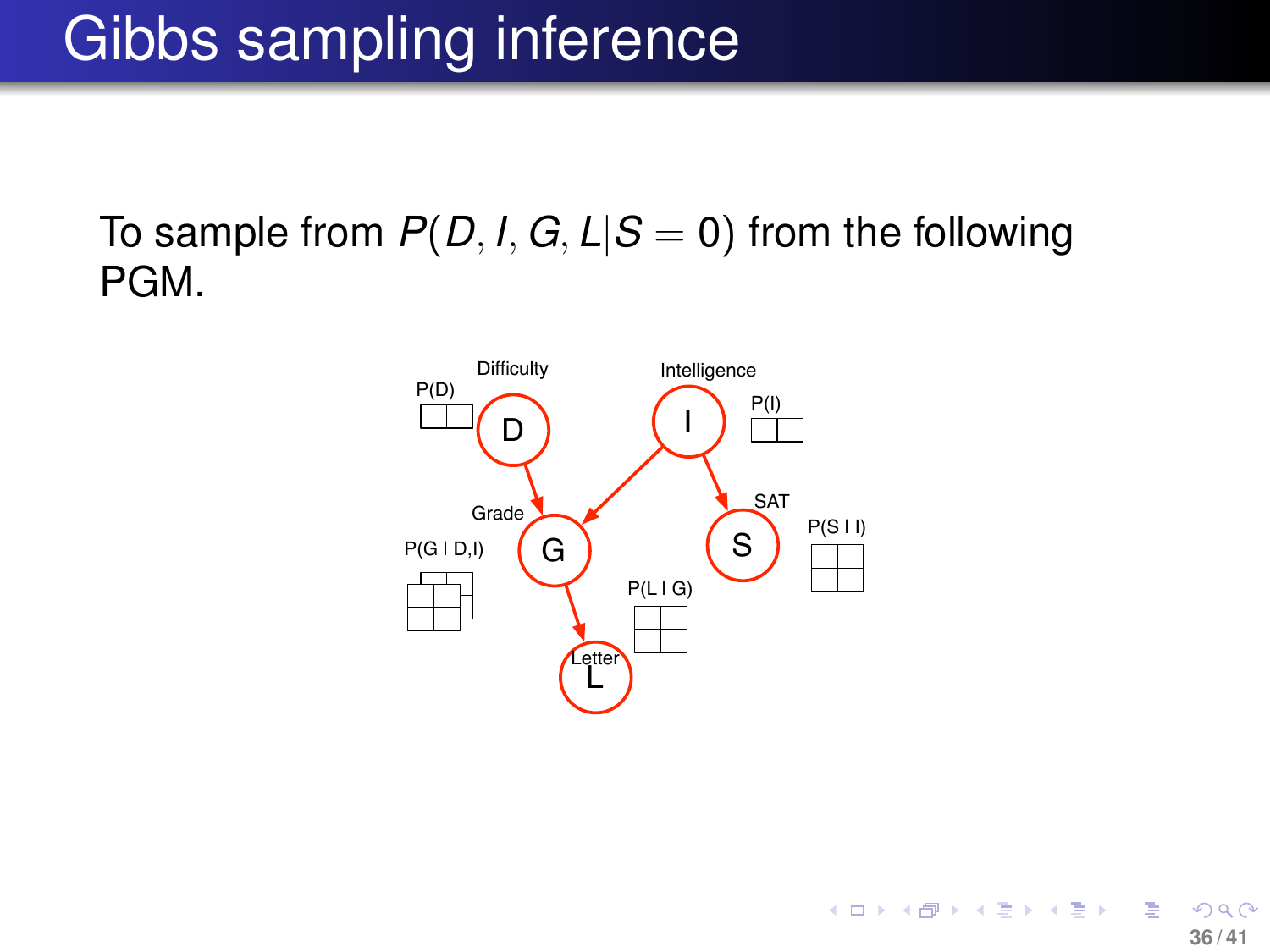## Gibbs sampling inference



**Target:** To sample **x** ∼ *P*(*D*, *I*, *G*, *L*,*S*). Given any order **x** (*i*) ( say *D*, *I*, *G*,*S*, *L*). Randomly initialise  $\mathbf{x}$ .  $i = 1$ 

#### **repeat**

 $\mathsf{sample}\; x^i \sim P(x^i | x^{-i})$  $i = i + 1$ **until** enough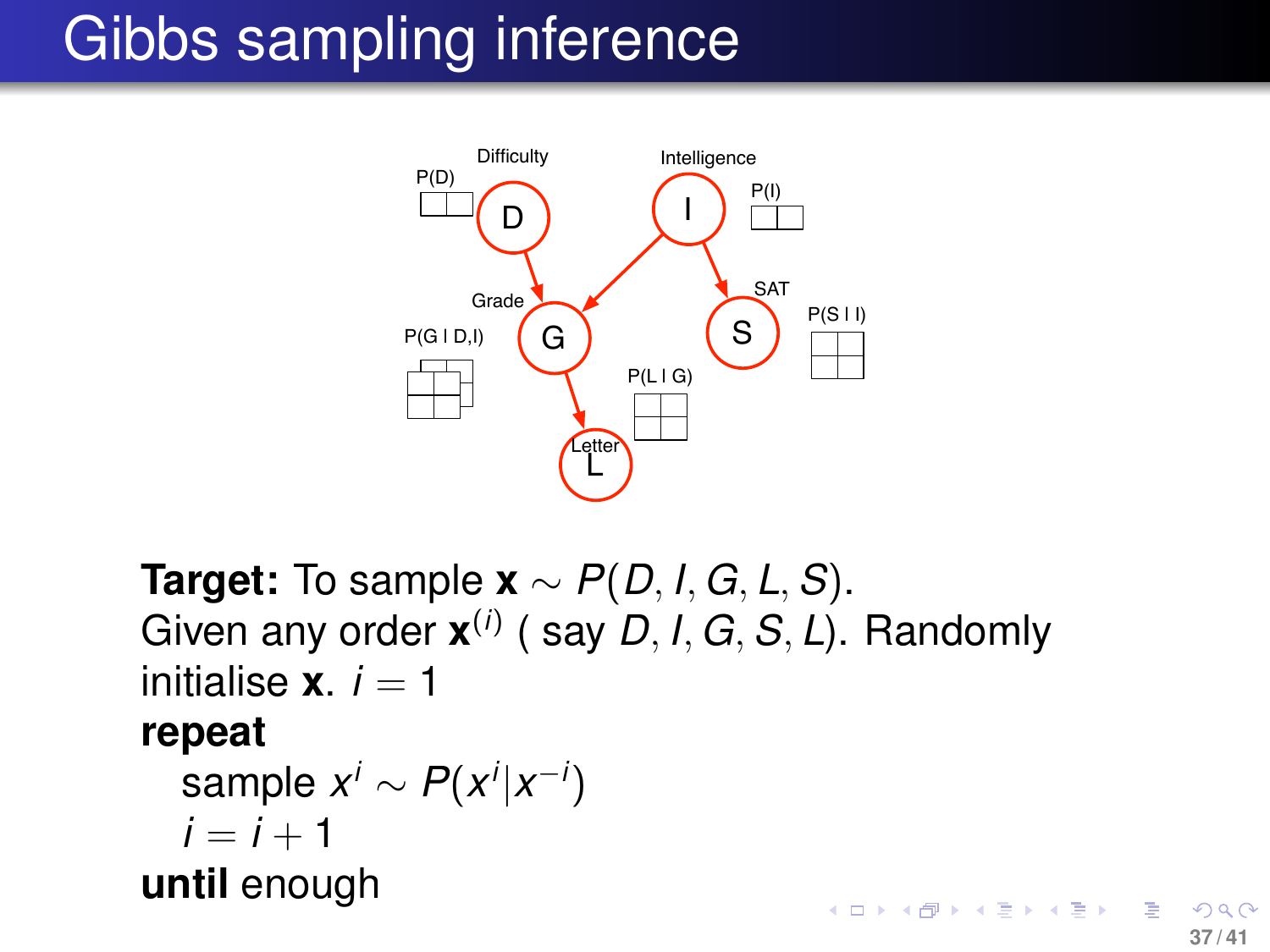### Gibbs sampling inference

 $P(x^i|x^{-i})$  turns out easy to compute.

$$
P(x^i|x^{-i}) = \frac{\prod_j P(x^j|Pa_{x^j})}{\sum_{x^i} \prod_j P(x^j|Pa_{x^j})}
$$
  
= 
$$
\frac{\prod_{j:x^i \in D_j} \Phi(x^i, D_j - \{x^i\})}{\sum_{x^i} \prod_{j:x^i \in D_j} \Phi(x^i, D_j - \{x^i\})}
$$

Terms in which  $x^i \notin D_j$  cancel out. For example,

$$
x^{1} = D \sim P(D|G, I, S, L) = \frac{q(D)q(G|D, I)}{\sum_{D} q(D)q(G|D, I)}.
$$

In BN, it also turns out the only variables remaining in  $P(x^i|x^{-i})$  are  $x^i$  and its Markov blanket. Similarly in MRFs.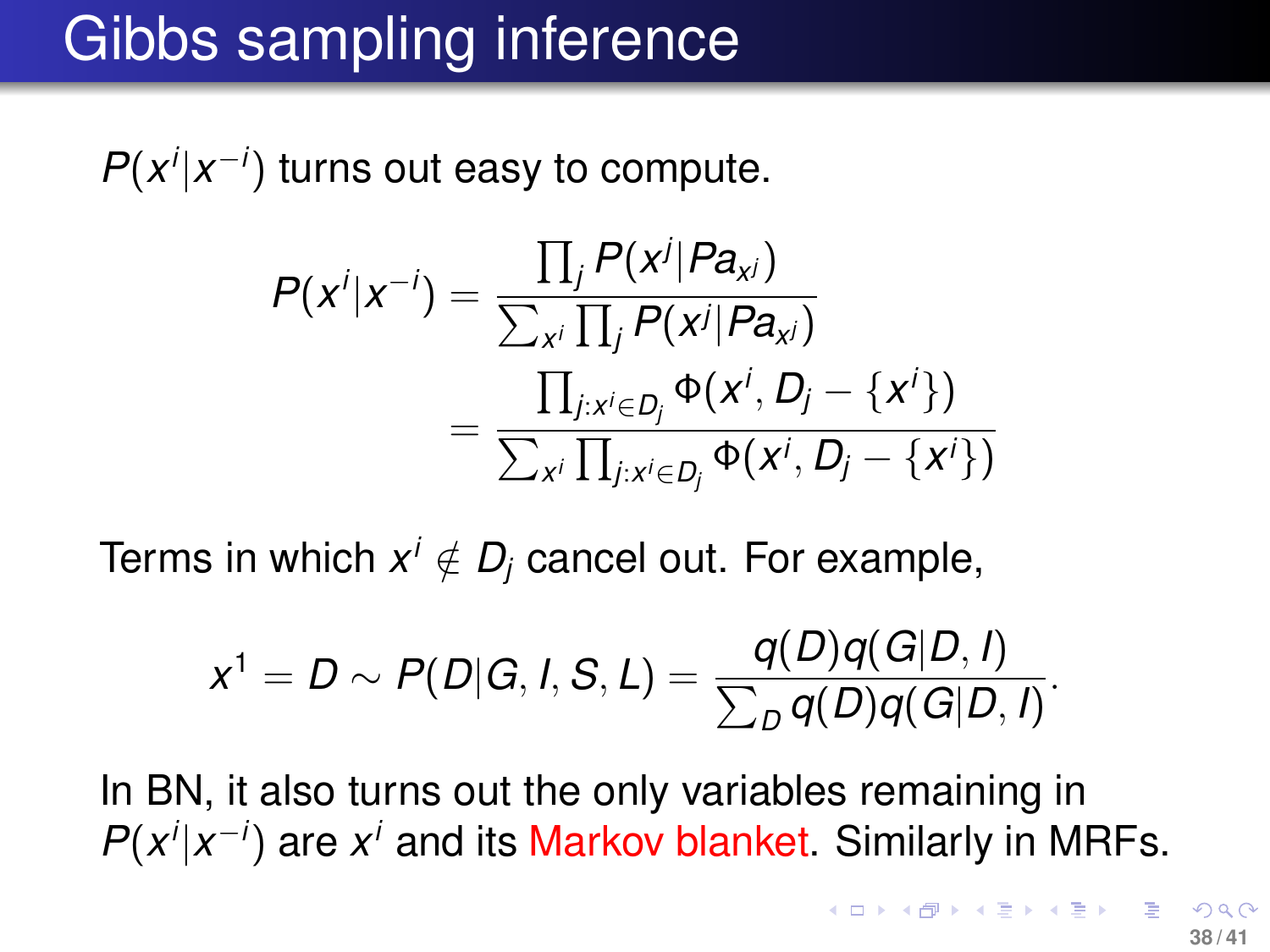### Metropolis-Hastings inference

**Target:** To sample  $\mathbf{x} \sim P(x)$ . Given any order  $\mathbf{x}^{(i)}$ . Randomly initialise  $\mathbf{x}$ . *i* = 1 **for**  $t = 1, 2, \cdots \#$  iterations **do for**  $i = 1, 2, \cdots \#$  nodes **do**  $\mathsf{Sample}\ x^i \sim q(x^i | x^i_t, x^{-i}_t)$ *t* ), *u* ∼ *Uniform*[0, 1] Instead of  $A(x_t \to x') = min\{1, \frac{\pi(x')q(x_t|x')}{\pi(x_t)q(x'|x_t)}\}$  $\frac{\pi(x')q(x_t|x')}{\pi(x_t)q(x'|x_t)}\}$  $\tau_t^{-1}, x^i) = \min\{1, \frac{\pi(x^i, x_t^{-1})q(x_t^i|x^i, x_t^{-i})}{\pi(x^i, x_t^{-1})q(x^i|x^i, x_t^{-1})}$  $A(x_t^{-1})$  $x_t^{-i}$ ,  $x_t^i \rightarrow x_t^{-1}$  $\frac{\pi(x^i, x_t^{i-1})q(x_t^i, x_t^{i-1})}{\pi(x_t^i, x_t^{-i})q(x^i|x_t^i, x_t^{-1})}$ **if**  $u \leq A(x_t^{-1})$  $\chi_t^{-i}, \chi_t^{i} \to \chi_t^{-1}$  $\boldsymbol{x}_t^{-1}, \boldsymbol{x}^i)$  then  $x_t^i = x^i;$ **else**  $x_t^i = x_t^i;$ **end if end for**  $x_{t+1} = x_t$ ; **end for** K ロ ▶ K 御 ▶ K 君 ▶ K 君 ▶ ○ 君

**39 / 41**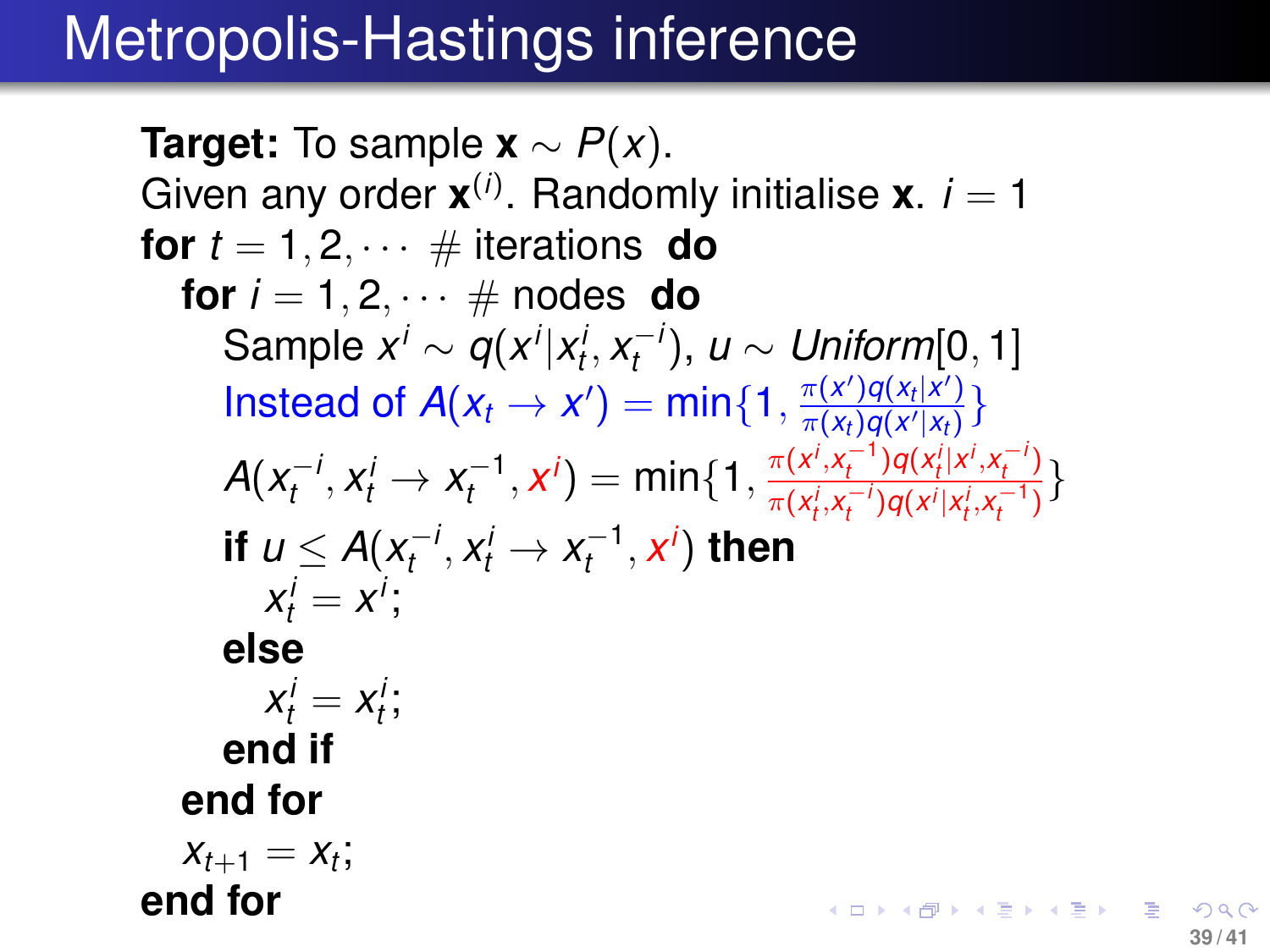## Metropolis-Hastings inference

 $\frac{\pi(x^i, x_t^{-1})q(x_t^i | x^i, x_t^{-i})}{h}$  $\frac{\pi(x), x_t}{\pi(x_t^i, x_t^{-i})q(x^i|x_t^i, x_t^{-i})}$  is easy to compute. In BN, the only *t*<br>
variables remaining above (the rest cancels out) are *x*<sup>*i*</sup> and its Markov blanket. Similarly in MRFs.

Again, only collect samples after burn-in time.